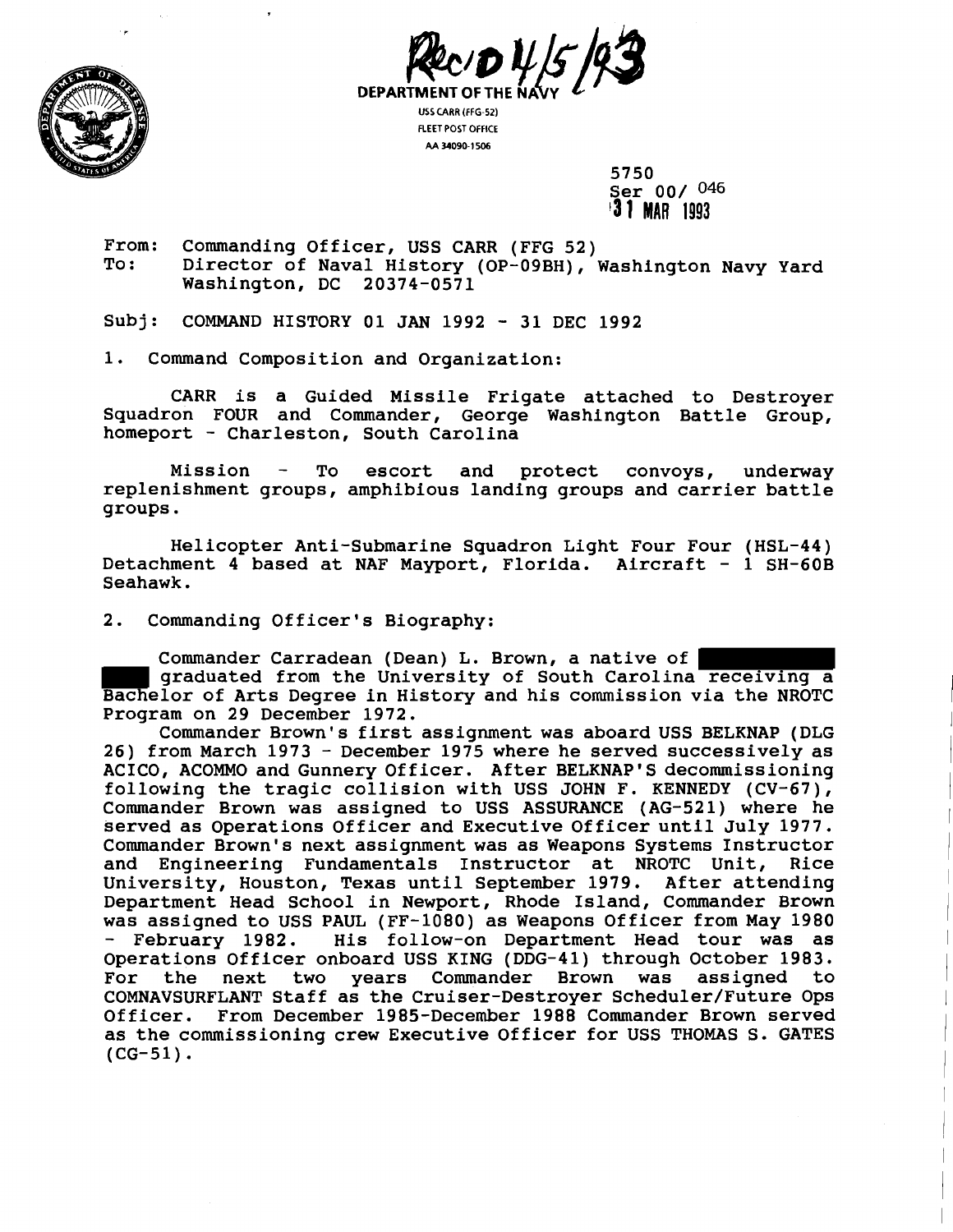He then served until February 1991 as Assistant Ops/Assistant Exercise Officer for COMSEVENTHFLT, homeported in Yokosuka, Japan and deploying to Operation Desert Shield/Storm embarked on USS BLUE RIDGE (LCC-19). After assuming command of CARR in early September 1991, the ship deployed to MEF 1-92 operating in the Mediterranean Sea and extensively in the Red Sea.

Commander Brown's decorations include the Meritorious Service Medal with one gold star, the Navy Commendation Medal with 3 gold stars and various service/unit awards.

Commander Brown and his wife, the former<br>and the with their two sons the and the live in with their two sons Summerville, South Carolina.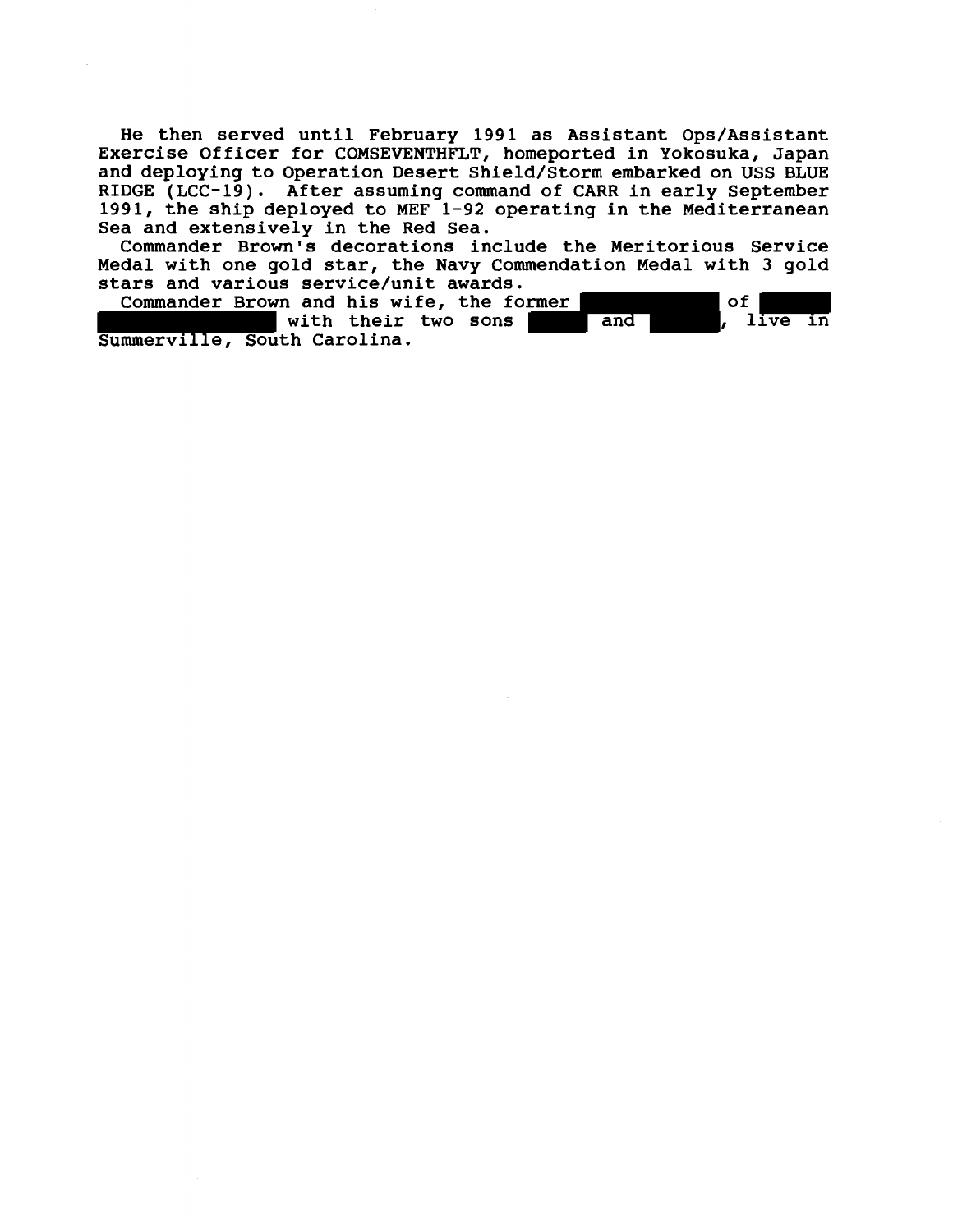

*d%[qP* **DEPARTMENT FTHE AVY** 

**USS CARR IFFG-52) FLEET POST OFFICE MIAMI** IUODO. **1506** 

> 5750 Ser/041/043 31 January 92

From: Commanding officer, USS CARR (FFG-52) To: Director of Naval History (OP-09BH), Washington Navy Yard Washington, DC 20374-0571

**1292** 

Subj: COMMAND HISTORY 01 JAN - 31 JAN 1991

1. Command Composition and Organization:

CARR is attached to Destroyer Squadron SIX, homeport - Charleston, South Carolina

Mission - To escort and protect convoys, underway replenishment groups, amphibious landing groups and carrier battle groups.

Helicopter Anti-Submarine Squadron Light Four Four (HSL-44) Detachment 4 based at NAF Mayport, Florida. Aircraft - 1 SH-60B Seahawk.

2. Chronology.

|  | $01 - 03$ January | Pvst Naples, Italy                        |
|--|-------------------|-------------------------------------------|
|  | $04 - 06$ January | Underway Mederterranean                   |
|  | $07 - 12$ January | Pvst Athens, Greece                       |
|  | $13 - 15$ January | Underway Mederterranean                   |
|  | 16 January        | Suez Canal Transit                        |
|  | $17 - 31$ January | Maritime Interdiction Operations, Red Sea |

# 3. Narrative.

CARR began the new year deployed as an asset of COMSIXTHFLT, enroute to become one of the U.S. Forces on station conducting Maritime Interdiction Force operations in the Red Sea in support of U.N. resolutions against Iraq. The first day of the new year saw the ship moored in Naples, Italy continuing a port visit and maintenance availability. On the second, RADM Katz, CTF 60/ COMCRUDESGRU TWO, toured the ship and addressed the Wardroom, CPO Mess and crew on various deployment issues. In the evening LT<br>LT , LT , and LTJG qualified as Command Duty Officers after passing their board chaired by the Commanding Officer. The next day the ship got underway from Naples escorting USS AMERICA (CV-66). General Quarters for abandon ship and emergancy destruction were conducted upon securing from the Special Sea and Anchor Detail. A helicopter crash on deck drill was conducted by the crash and salvage team, and day and night landing qualifications also were accomplished. General Quarters was held again on the 4th in order to complete a main space fire drill, and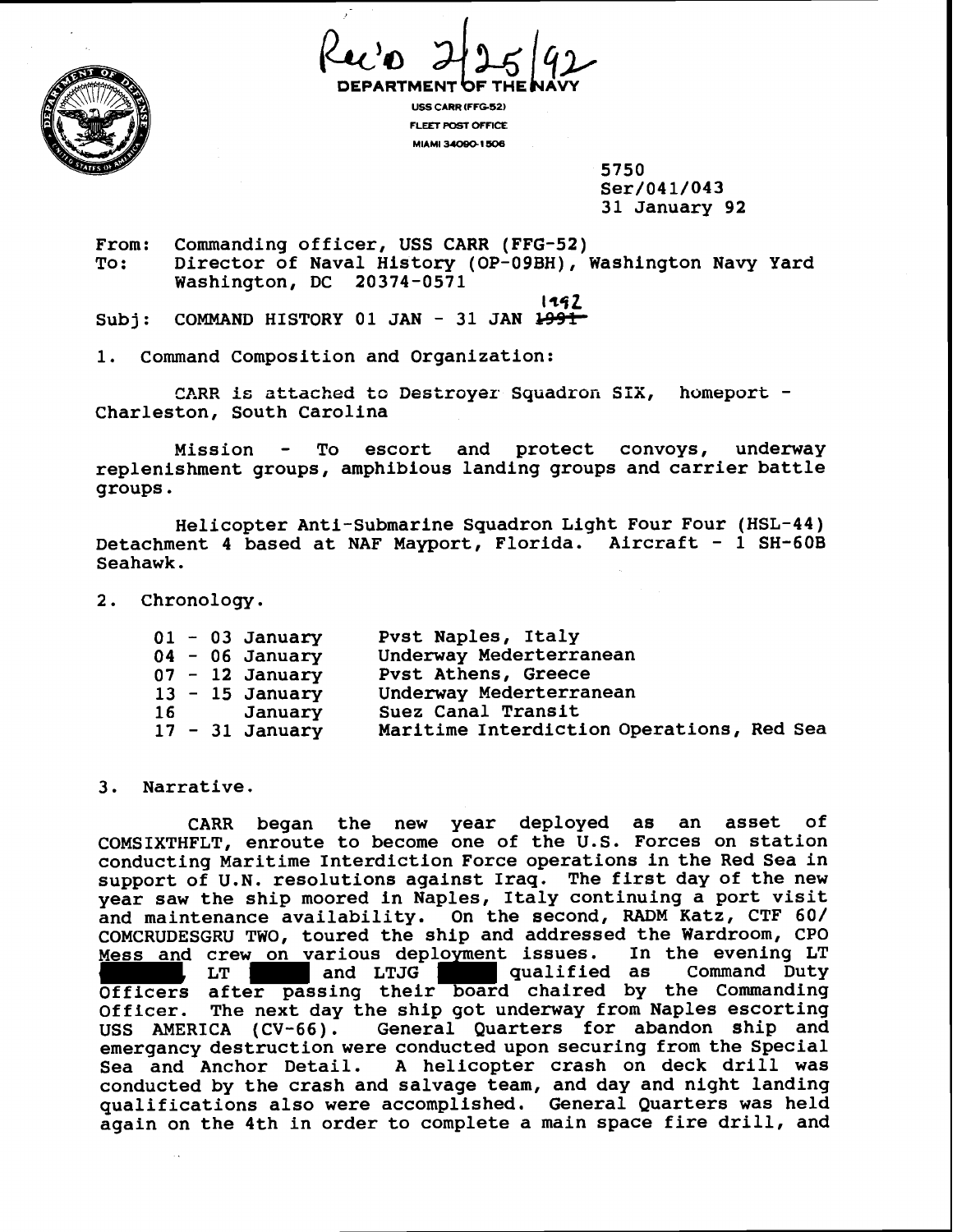# **Subj: COMMAND HISTORY 01 JAN** - **31 JAN 1991**

**Basic Engineering Casualty Control Exercises (BECCEs) were conducted in the evening. Holiday routine was observed on Sunday, and Protestant and Catholic lay services were held. The ship's helo re-qualified in Vertical Replentishment (VERTREP) and Helicopter In Flight Refueling (HIFR) operations. The navigation brief for entering Athens was held in the Wardroom, and successful firing of the Close In Weapons System (CIWS) and 76mm gun concluded the day's events.** 

**In the morning of Monday the 6th, CARR moored in Athens for a port visit. The crew executed full dress ship in honor of the**  Greek national holiday, Feast of the Epiphany. **the ship hosted an official visit and luncheon for Commodore Psifias, the Senior Naval Officer Aegean; the Piraeus Harbormaster; and the Chief of the Police District. A tour of the ship was also given to Captain Grey, USN, the Defense Attache, and his aide,**  Major **Mation 3.1 Telecan Exterminate State and Section** 1. Major **Mathematic State State State 3.1 Major** 3.1 Major 2.1 Major 2.1 Major 2.1 Major 2.1 Major 2.1 Major 2.1 Major 2.1 Major 2.1 Major 2.1 Major 2.1 Major 2.1 M **exciting game the CARR basketball team defeated the Greek Naval Academy team by a score of 92 to 90. The crew continued to enjoy liberty in the Athens area, and a Restricted Maintenance Availibility (RAV) began when the USS SIERRA (AD-18) moored across the pier on the 10th. The Captain attended a lunch hosted by Commodore Psifias, and 3 new crewman reported aboard: SK2 , DS2 , DS2 , and STGSN . The RAV condinued on the llth, and Mr Theodore Valmas, the editor of the Greek Monthly Military Review, toured the ship. On Sunday, the 12th, the ship completed her RAV with USS Sierra and holiday routine was observed.** 

**On the 13th CARR was underway from Athens enroute to the Red Sea for Maritime Interdiction Force (MIF) operations. Magnum 447 conducted a maintenance check flight and the Visit, Boarding, Search and Siezure (VBSS) teams trained on board. On the 14th the ship anchored at Port Said in preparation for the transit through the Suez Canal. While anchored, the ship conducted an awards ceremony on the flight deck. The Commanding Officer presented SK2 with the award of Sailor of the Quarter, and FN was**  awarded Junior Sailor of the Quarter. HM3 , QM3 and OS3 were frocked to Third Class Petty Officer; SK2 , GMG2 , GMG2 , GMG2 , GMG2 , GMG2 , GMG<sub>2</sub> , GMG<sub>2</sub> were frocked to Second Class Petty Officer; RM1 **, EN1 , FC1 , and BM1 were frocked to First Class Petty Officer. The Captain also**  presented the Navy Achievement Medal to SH2 **, FC1 , OS1**, OS1 , OS1 , OS1 , OS1 , OS1 , OS1 , OS1 , OS1 , OS1 , OS1 , OS1 , OS1 , OS1 , OS1 , OS1 , OS1 , OS1 , OS1 , OS1 , OS1 , OS1 , OS1 , OS1 , OS1 , OS1 , OS1 , OS1 , O

**In the early morning hours of the 15th, CARR began her transit throught the Suez Canal but had to remain overnight because of a casualty to the starboard Auxillary Propulsion Unit. At 0300 the ship anchored inside Port Said. At 160100 the ship stationed the Special Sea and Anchor Detail and began the canal transit**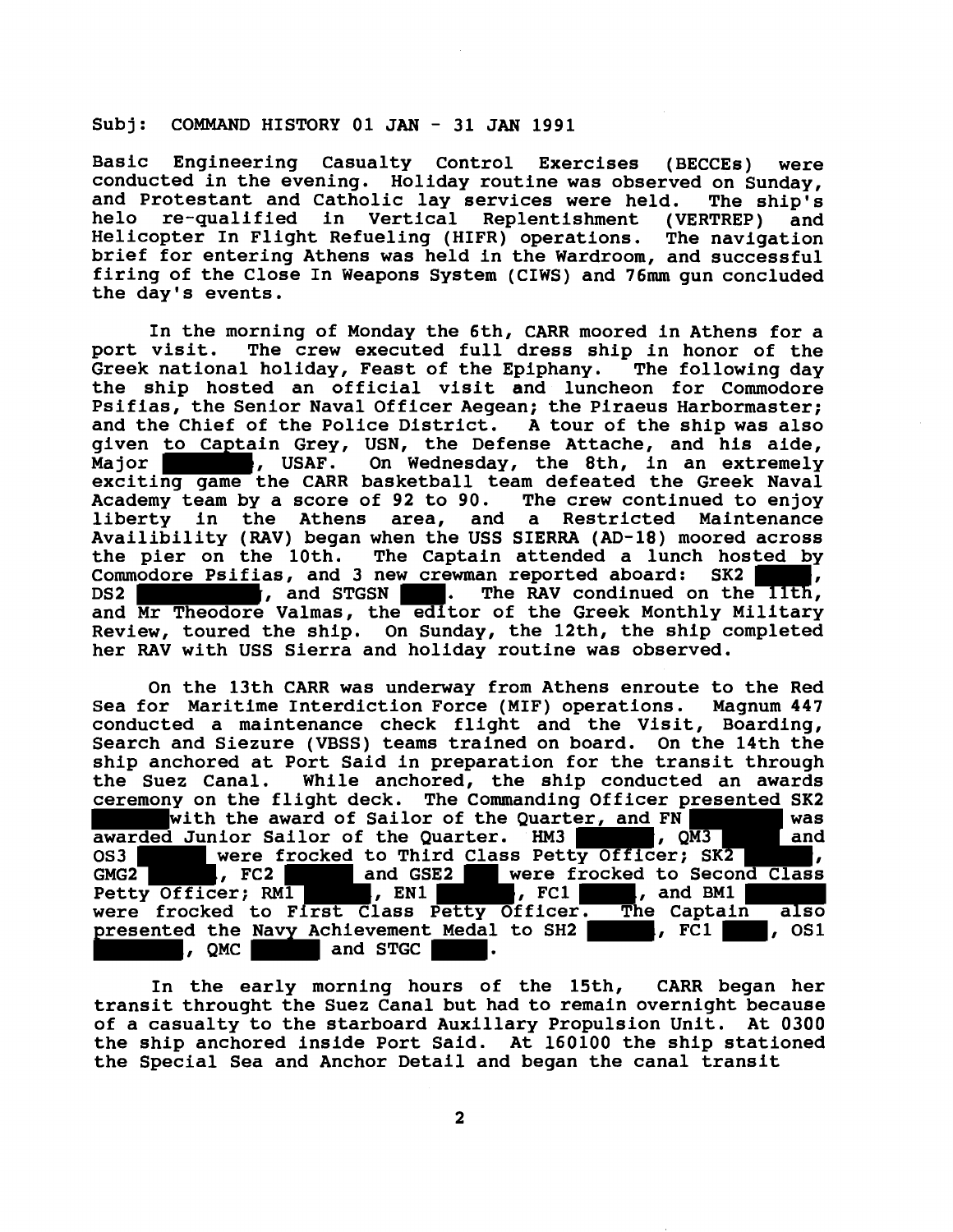**Subj: COMMAND HISTORY 01 JAN** - **31 JAN 1991** 

**again. The ship spent from 0345** - **1615 transiting the canal itself and remained at Sea and Anchor the rest of the day through the restricted waters of Gulf of Suez.** 

**The 17th of January was CARR's first day on station. Early in the morning, members of the ship held turnover briefings on USS KLAKRING (FFG-42), and then both ship's VBSS teams conducted a joint boarding. CARR received a Rigid Hull Inflatable Boat (RHIB) from USNS RIGEL (TAF-58), and three new crewmembers reported a**board: The next day<br>Marsus). CARR's we conducted our first solo boarding (of the M/V Marsus). **VBSS personnel were divided into two teams named after their respective Boarding Officers, Team and Team . Later in the afternoon the ship's RHIB and motor whale boat participated in a small boat regatta comprised of ship's boats of the entire MIF force. That evening the ship received an underway replenishment from the USNS JOHN LENTHALL (TAO-189) comprised of both fuel and stores. The next day CARR hosted CTG 152.1, Commodore Spahr, and**  his Rock-n-Roll Chaplain, Chaplain **Republic 2018**. The Chaplain **conducted both Potestant Divine Services and an Active Parenting Class. The Captain dined on board HMAS SYDNEY (FFG 03) for an outstanding MIF Commanders Luncheon. Monday the ship conducted two more boardings. In the evening a Martin Luther King, Jr. Day observance was held on the mess decks. More than 50 crewmembers attended the celebration. On the 21st the ship's VBSS team boarded two more vessels. Later that evening the ship conducted BECCE's and the helo pilots completed Rast Landing Qualifications (RLQ's). The 22nd began with two more boardings and a personnel transfer with USNS JOHN LENTHALL. Four junior enlisted personnel from USNS JOHN LENTHALL came aboard to observe operations on an FFG, and the s**, was transferred to the JOHN LENTHALL **to provide barber services. The next day saw Team boarding 4 ships, and another round of I Division began on board for newly reported crewmen.** 

**On the 24th CARR began the day with three more boardings and a Vertical Replenishment from JOHN LENTHALL using Magnum 447. The first round of a cribbage and checkers MIF Busters tournament began on the mess decks in a double elimination format. At 0330 in the morning of the 25th General Quarters was called away due to a waste oil leak in Auxiliary Machine Room Number Two. The oil was covered with a layer of fire fighting foam and no damage resulted. On the 25th CARR conducted a personnel transfer of one officer and five enlisted men with the French frigate COMMANDANT DUCUING (F795). Another Vertical Replenishment was conducted with JOHN LENTHALL, and the ship received fuel by means of underway replenishment. That evening OS1 and FC1 won the cribbage and checkers competitions respectively, bringingto a close MIF Busters Event #l. More MIF Buster Events are waiting in the wings. On the**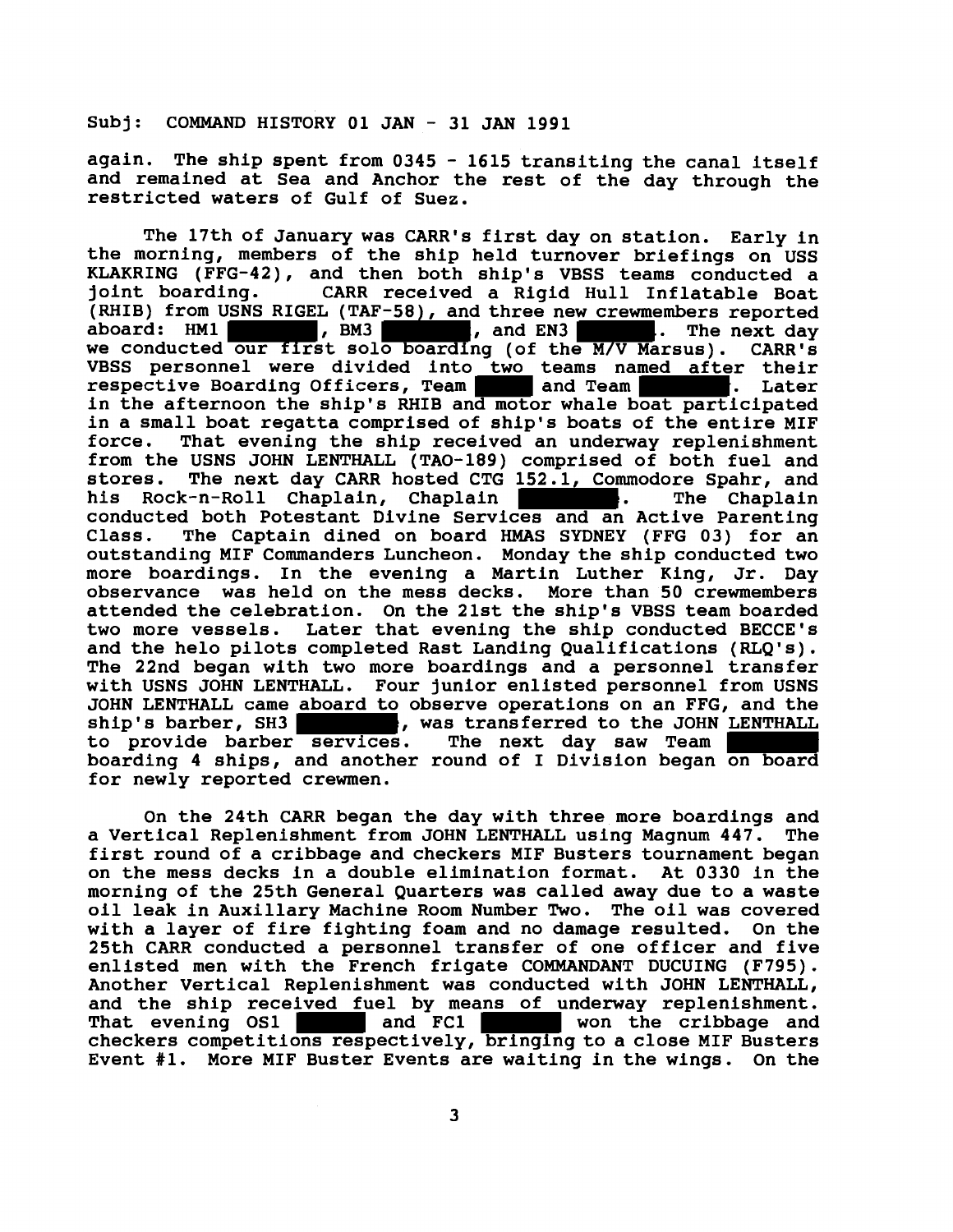# **Subj: COMMAND HISTORY 01 JAN** - **31 JAN 1991**

**26th CARR conducted 2 more boardings in the morning, and 13 selected exercises were conducted by the ship and graded by an observer from USS BOONE (FFG-38). In addition LTJG transferred to USS BOONE in order to grade their exercises. The next day the ship hosted the new MIF commander, Commander Destroyer Squadron 22, Commodore Buckeley. That evening several of the crew participated in a committee meeting to plan events for the upcoming**  The 28th saw 3 more boardings, bringing the **total to 24. CARR conducted BECCE's and participated in an Anti-Air Warfare exercise with the other MIF ships. Rigorous training continued the next day, with CPR recertification, a navigation briefing on the Straits of Tiran, officer training on anchoring evolutions, and Repair 5 locker training. In the evening**  the payoff was evident, however, with RMC(SW)  **qualifying as Enlisted Surface Warfare Specialists. The month closed with CARR conducting more boardings, MIF Busters event #2 (cribbage, checkers, chess, and spades competition) being kicked off, and the crew looking forward to the upcoming first port visit to Egypt.** 

**C. L. BROWN**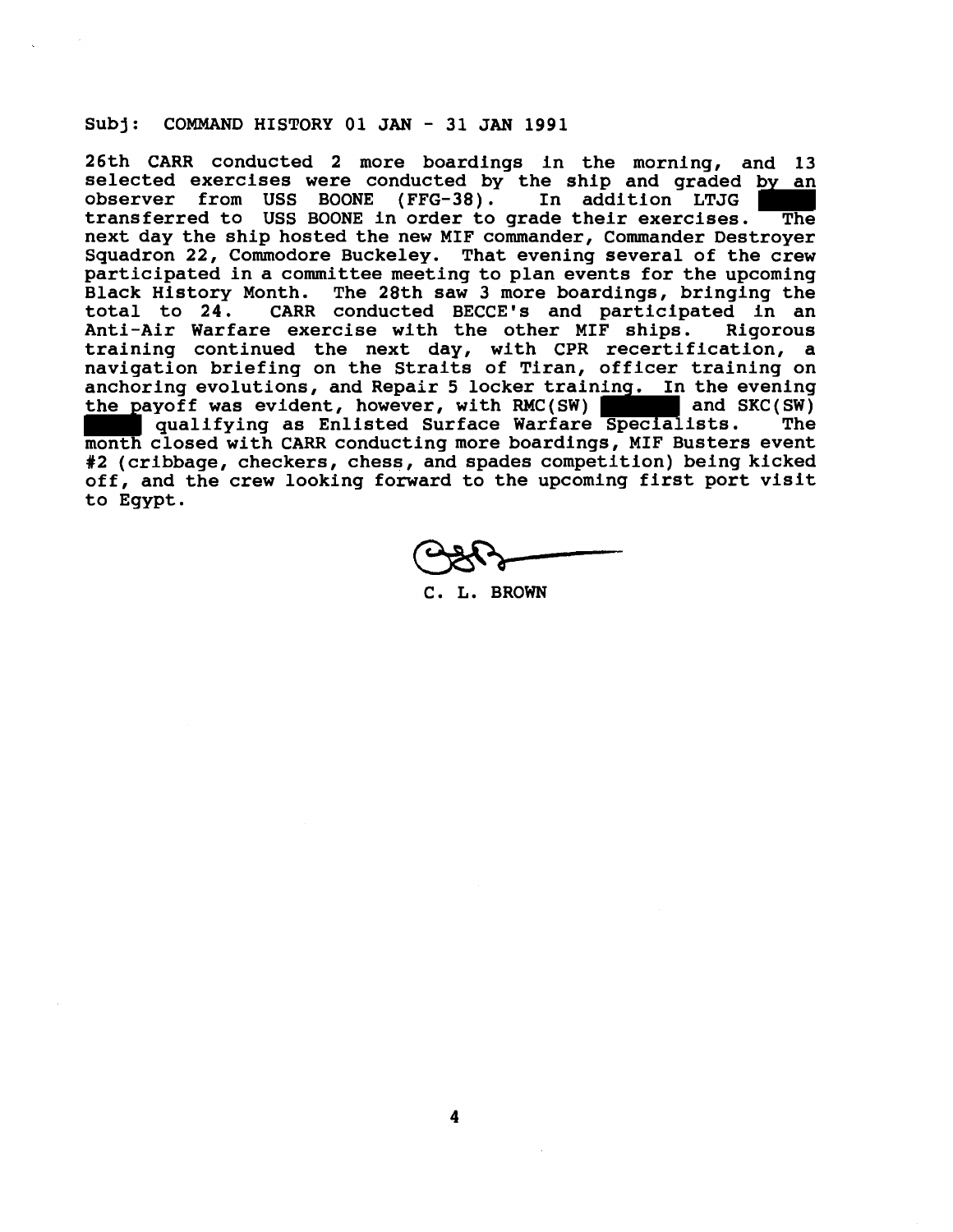# **FEBRUARY 1992**

**Chronology:** 

| $01 - 03$ February | Underway Red Sea MIF operations |  |
|--------------------|---------------------------------|--|
| 04 - 07 February   | Port Visit Hurghada, Egypt      |  |
| 08 - 21 February   | Underway Red Sea MIF operations |  |
| $22 - 26$ February | Port Visit Hurghada, Egypt      |  |
| $27 - 29$ February | Underway Red Sea MIF operations |  |

**Narrative:** 

**February began with CARR continuing to conduct Maritime Interdiction Force (MIF) operations deployed as an asset of**  On the evening of the first we conducted an **underway replenishment (UNREP) with the SNS JOHN LENTHALL (TAO-189) for fuel and water. With a fully qualified team on station the UNREP proceeded smoothly with F76, F44 and potable water taken on board. Upon securing pumping F44, the fueling crew discovered that the potable water and F44 hoses had been inadvertantly connected to the wrong deck risers. Therefore CARR's JP5 tanks were**  contaminated with water and **contaminated with JP5. JOHN LENTHALL and CARR stopped pumping, and developed a course of action to correct this serious problem. JOHN LENTHAL rerigged to receive JP-5 and water back to her contaminated waste holding tanks and then CARR commenced pumping all of the**  contaminated liquids back to JOHN LENTHALL. **alongside and two course changes of 180 and 65 degrees while continuing to UNREP, the return evolution was complete. After another four hours, our potable water tanks were cleaned and key personnel were rested. CARR and JOHN LENTHALL again conducted an underway replenishment for approximately four hours alongside to refill the potable water tanks as well as the JP5. After the UNREP the ship celebrated Superbowl Sunday by watching a tape of the**  game on the ship's closed circuit television. **Chaplin, LT , held Protestant Divine Services. Catholic Lay Services were also held. On Monday CARR conducted two more boardings and prepared to enter Hurghada, Egypt, for a port visit only to be delayed by high winds and a violent sandstorm. Instead the ship anchored at 0845 on the 4th to begin the ship's first visit to Egypt.** 

**CAPT Churchill, USCG, the COMUSNAVCENT MIF coordinator, with LT , USCG, visited the ship and addressed the boarding teams. On the 5th eighteen crewmembers went on a 2 day tour to visit the pyramids and Cairo. The Captain paid an official call on the**  acting Commanding Officer of Naval Station Safaga. **the acting Commanding Officer returned the call, and the Cairo tour group returned. On the following afternoon the ship conducted the navigation briefing and UNREP briefing in preparation for leaving port. Liberty boats were secured at 1700 due to high winds and choppy seas.** 

**CARR was underway from her anchorage at Hurghada, Egypt, early**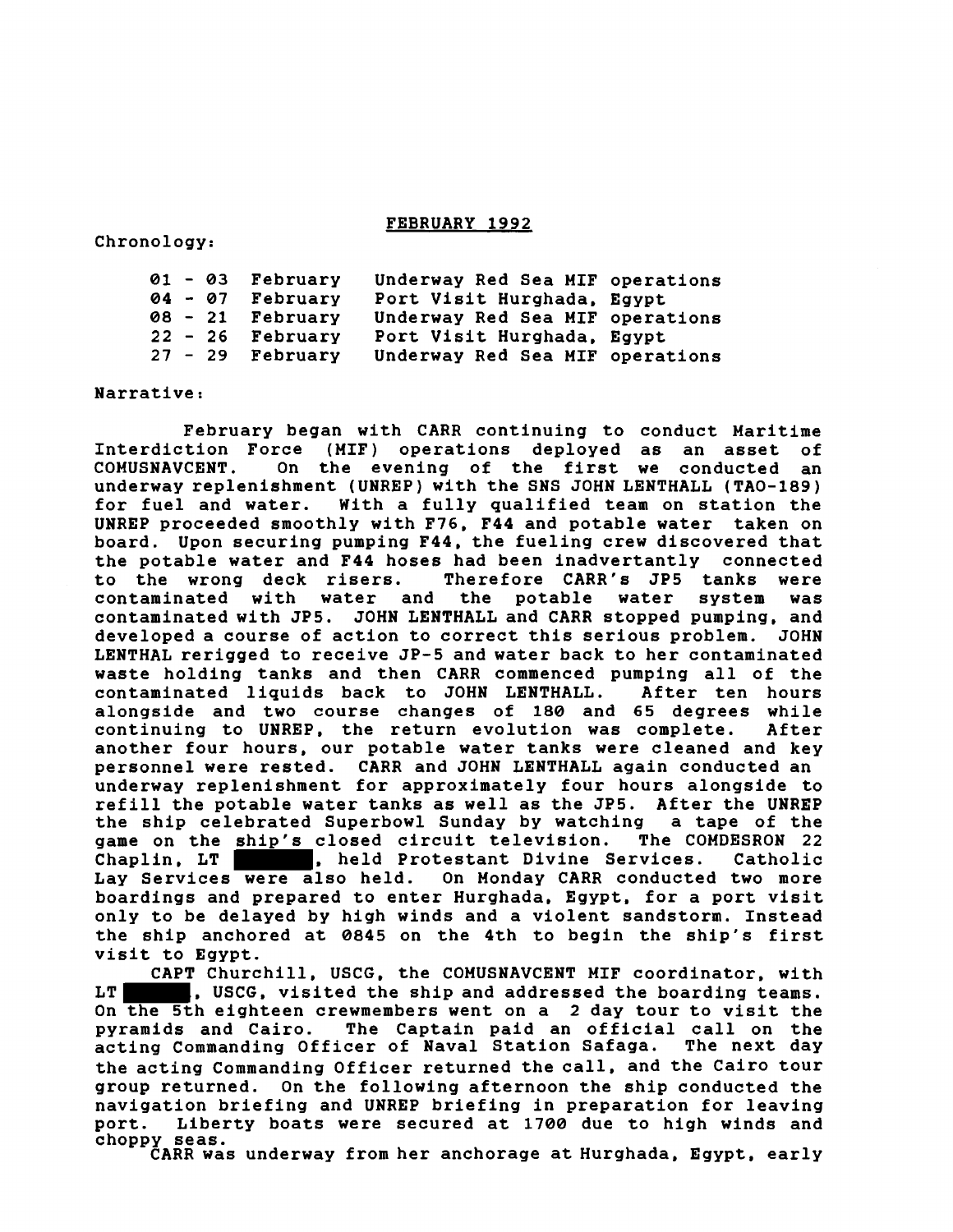**on the morning of the 8th and conducted another boarding, this time with a SEAL detachment which was onboard to conduct training. On the morning of the 9th. CARR conducted a VERTREP with the USNS JOHN LENTHALL and later also conducted a Refueling At Sea with USNS JOHN LENTHALL. Another boarding was conducted with the SEAL detachment, and both Protestant and Catholic Lay Services were held. On the 10th the ship conducted two more boardings, one of which resulted in a diversion because of improper manifest documentation. Oral boards were held for prospective Auxilary System Monitors, and MS3 reenlisted onboard. On the 11th two more boardings were conducted, and the Captain attended a superb MIF Commanders luncheon onboard the French Destroyer COMMANDANT BORY (FFL-735). A Safety Committee meeting and military leadership exams were held on the mess decks.** 

**A new CARR record 5 boardings were conducted by Team on the 12th of February, and the boarding team was accompanied by the SEAL detachment for all boardings. LT successfully completed his Surface Warfare Supply Corps Officer oral board chaired by the Commanding Officer. On the 13th the ship conducted 3 more boardings and then transited the Strait of Tiran escorting the merchant vessel TANYA 5 through the Gulf of Aqaba to Aqaba, Jordan. CARR had the honor of being the first ship to conduct a boarding of a merchant vessel inport Aqaba, Jordan. Because of the time required to unload TAYNA 5, the boarding continued through the 14th. CARR returned to station in the northern Red Sea while** 

**Team remained in Aqaba to finish the boarding. On the evening of the 14th, the CARR First Class Association hosted a pizza night on the Mess Decks.** 

**On the 15th CARR conducted 4 more boardings, bringing her total to 57. In the evening the ship began preparations to transit the Strait of Tiran again in order to pick up Team . The actual transit began in the morning of the 16th. After an uneventful transit and the team back on board, the ship returned to station late in the evening. The Second Annual We're On Deployment And It's Time For Another Kite Flying Contest was held with DCFA getting the top honors for his kite flying ability and persistance against some initial adversity. On the 17th 4 more boardings were conducted (including one diversion) to bring the total to 61.** 

**An awards ceremony was held on the flight deck, with the**  Captain presenting a Letter of Appreciation to OS3 **from** from the **Commanding Officer, USS TAYLOR (FFG-50) for his help while TAD to USS TAYLOR during their interim refresher training in Guantanamo Bay, CUBA. A Letter of Appreciation from the Commanding Officer was presented to members of the Coast Guard Law Enforcement**  Detachment: QM1 , BM3 , and BM3 . **also presented a Letter of Commendation to the detachment's Officer**  in Charge, ENS **. ...**, USCG. Good Conduct Awards were presented to the following personnel: EW1 (SW) **........**, EN3 **.........**, AMH3 the following personnel: EW1 (SW) **, EN3 , AMH3 , P. AMH3**, EN2 (SW) , SK1 , SK1 , and MA1 (SW) , WAS formally **was advanced to QM3, and LT designated a Surface Warfare Supply Corps Officer.** 

**On the 18th 2 more boardings were conducted, and a briefing was held in preparation of the next UNREP with JOHN LENTHALL. CARR**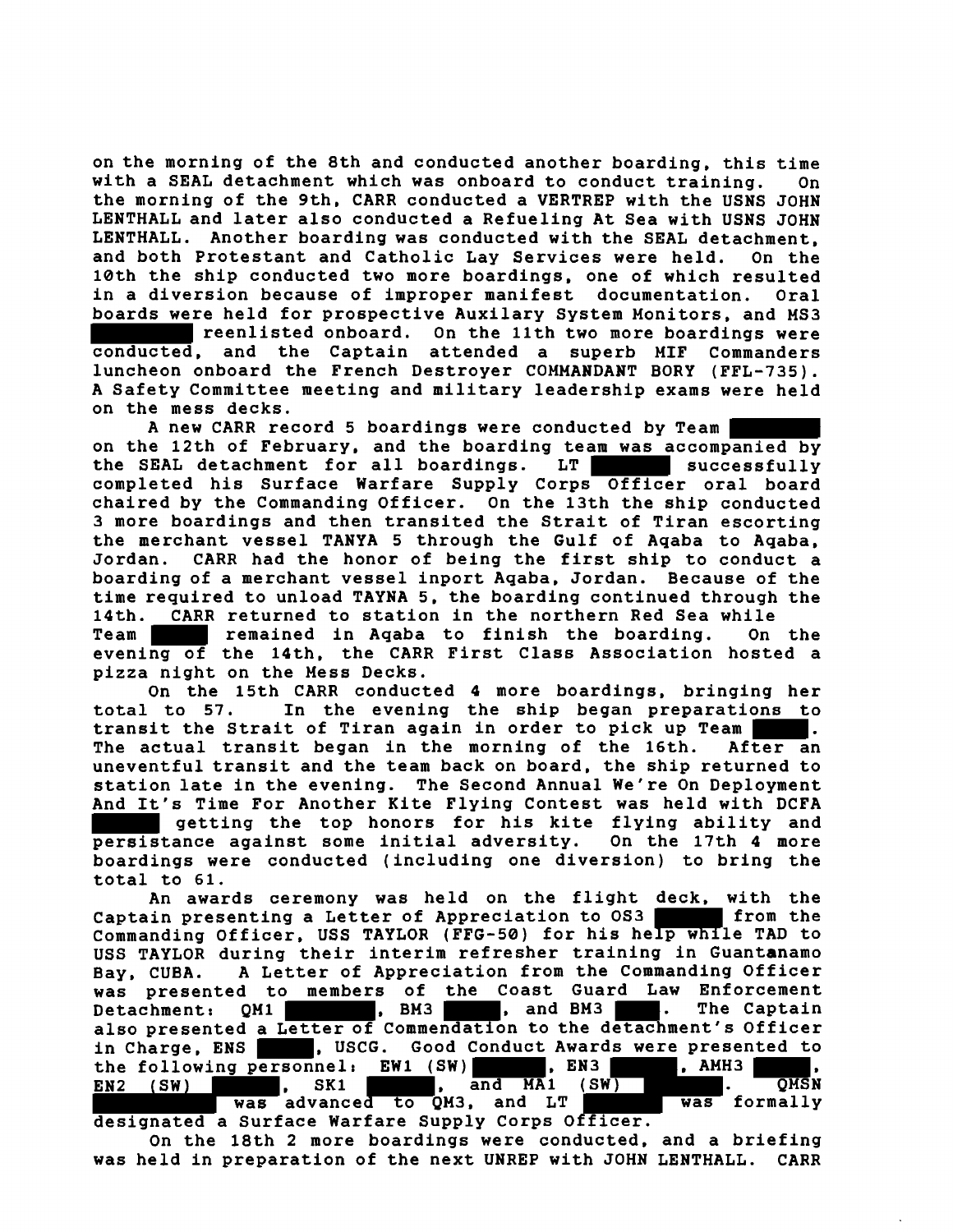VERTREPPED and UNREPPED with JOHN LENTHALL on the 19th. and also The Coast Guard Law Enforcement Detachment returned to the United States after being relieved by a new detachment consisting of LTJG new detachment consisting of LTJG (and MK2 ), MK3 , and BM3

Five proud crewmembers reenlisted on board CARR on the 20th--DC2 **1000 , DC3** , DC3 , DC3 , DC3 , DC3 , DC3 , DC3 , DC3 , DC3 , DC3 , DC3 , DC3 , DC3 , DC3 , DC3 , DC3 , DC3 , DC3 , DC3 , DC3 , DC3 , DC3 , DC3 , DC3 , DC3 , DC3 , DC3 , DC3 , DC3 , DC3 , DC3 , DC3 , DC3 , DC3 , DC3 , DC3 . GSMC and GSM1 successfully completed their Engineering Officer of the Watch oral boards, and the ship boarded two more vessels. On the 21st the ship prepared for her upcoming port visit to Hurghada, and a Zone Inspection of Supply Department spaces was held. CARR anchored in the Hurghada harbor at 0800 on the 22nd, conducted a port briefing, and liberty call went down shortly after noon. The crew enjoyed a peaceful port visit in Hurghada. The anchorage period was highlighted by a visit by CDR<br>Not the second that the second component coast Guard , USCG, COMUSNAVCENT Coast Guard

representatives who debriefed the LEDET boarding team members on the Aqaba mission and discussed boardings in general.

CARR got underway early on the morning of the 26th and began a rigorous day with a major UNREP for fuel and stores. The ship's largest underway connected replenishment to date for MEF 1-92, over 40 loads were smoothly received from USNS LEROY GRUMMAN (TAO-195). The ship conducted two boardings in the afternoon, and set General Quarters for a main space fire drill in the evening in preparation for the upcoming Engineering Mobile Team Training visit.

For the last two days of the month Commander, Task Group 152.1 (Commodore Bulkeley, COMDESRON TWO TWO) and his battlewatch staff were embarked onboard CARR. This was the start of a 6 day embark while the normal flagship, USS THORN (DD-988) was off station for a port visit in Jeddah, Saudi Arabia. On the 28th four more ships were boarded, with one more diverted due to inaccessibility of her containers. This marked the ship's first simultaneous use of both boarding parties. On the "extra day" of leap year 1992 CARR successfully boarded three more ships and diverted two of them, one because of cargo inaccessibility and another because of improperly manifested cargo. Later in the evening General Quarters was held for a main space fire drill in preparation for the upcoming Engineering Mobile Training Team visit. The end of February marked CARR's second month on station as we approached the halfway mark of MEF 1-92.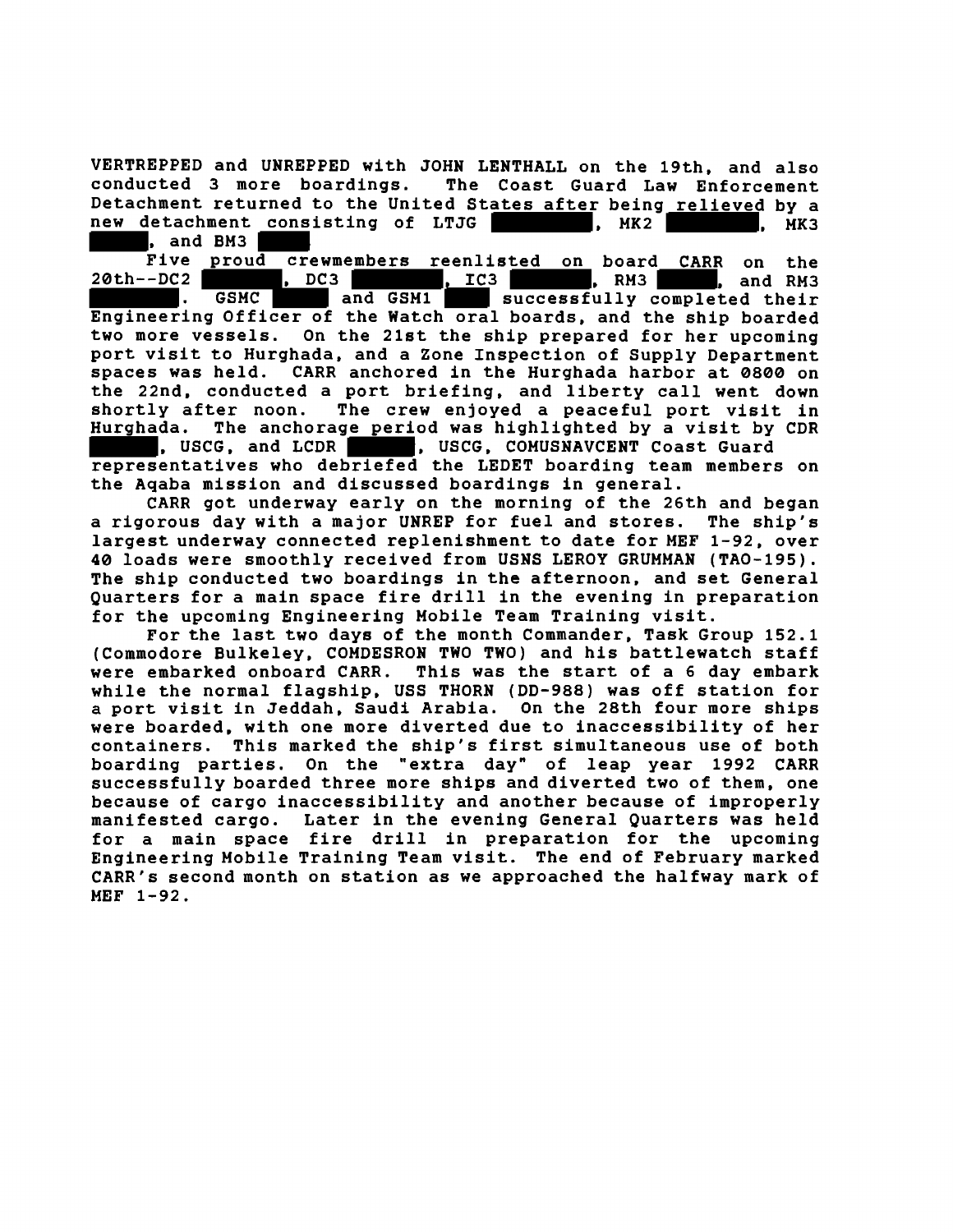### **MARCH 1992**

# **Chronology:**

- **09 March MIF Operations Red Sea**  - **14 March Port Visit Hurghada Egypt**  - **29 March MIF Operations Red Sea**  - **31 March Port Visit Hurghada Egypt** 

## **Narrative:**

**March began with CARR continuing her deployment as an asset of COMUSNAVCENT deployed to the Red Sea in support of Maritime Interception Force (MIF) operations. Commodore Buckeley, CTG 152.1, was embarked on CARR. On the first the crew enjoyed a modified holiday routine which included four more boardings, bringing the total to 85, and a MIF Buster's Event (talent show). The following day the ship conducted an Anti-Surface Warfare exercise and conducted a general quarters drill in preparation for the upcoming Engineering Mobile Training Team (EMTT) visit. A Vertical Replenishment (VERTREP) was conducted with USNS LEROY GRUMMAN (TAO-195) on the 3rd and more Basic Engineering Casualty Control Exercises (BECCES) were conducted. The fourth was a special day for CARR as the ship broke the 100 boarding milestone in superb fashion with a record setting 12 boardings, the most ever conducted by a single ship since the inception of MIF operations. The crew celebrated the next day with a cake cutting on the messdecks. Another General Quarters drill was run, and Second Class Petty Officer advancement exams were administered. On the 6th, Commodore Buckeley, CTG 152.1 disembarked CARR. The ship conducted a manila highline transfer exercise with USS THORN (DD-988) and conducted a main space GQ fire drill in preparation for the upcoming EMTT. During an Underway Replenishment with LEROY GRUMMAN on the 8th. the ship experienced a steering causalty on the bridge and had to transfer steering control to Aft Steering. Because of timely action on the part of all members of the conning (Helmsman), the resulting controlled breakaway went safely and smoothly. The problem was corrected and the ship successfully went alongside later in the evening.** 

**On the lath, CARR anchored at Hurghada, Egypt for a port visit and administered the First Class Petty Officer advancement exams. Hurghada's weather brightened on the 11th just in time for the ship's party at a local restaurant, The Three Corners. The crew also enjoyed the rest of the relaxing stay in Hurghada until getting underway again on the 14th. On the 15th MS2 reenlisted in the Navy with the Supply Officer administering the oath of enlistment.** 

**The 16th was a busy day as CARR conducted a gunshoot with 76mm, CIWS, and small arms as well as a main space fire drill. On the 17th the ship conducted a Refueling at Sea (RAS) and VERTREP with USNS LEROY GRUMMAN. BECCEs were also conducted in preparation for the upcoming EMTT. Preparation continued to increase with alternating sets of BECCEs and main space GQ fire drills in the following days along with practice oral boards for the engineering watchstanders. On 18 March COMDESRON TWO SIX, Commodore Crewshaw,**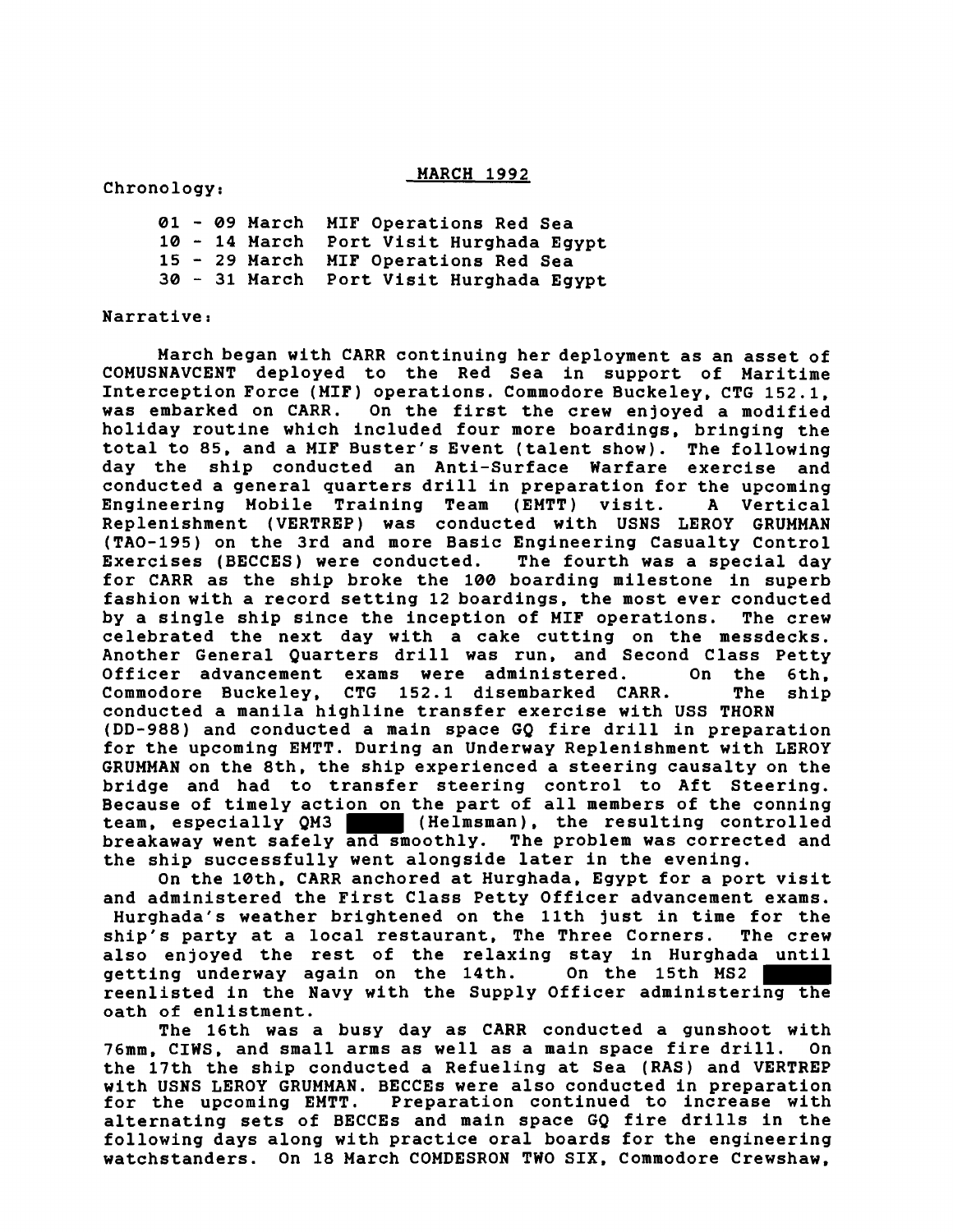relieved COMDESRON TWO TWO, Commodore Bulkeley as CTG152.1. That night Magnum 447 flawlessly executed a MEDEVAC of a JOHN HANCOCK sailor with an acute appendicitis attack from Hurghada, Egypt to Tabuk, Saudi Arabia.

On the 19th the ship conducted a graded rescue and assistance exercise onboard USS BOONE and continued to add to its tally of boardings, which totaled 134 by the end of the day. On the 21st Commodore Crawshaw, COMDESRON 26, visited the ship for lunch and addressed the crew. Sunday meant modified holiday routine which was enjoyed and 15 CARR crewmen participated in a barbecue picnic<br>on board LEROY GRUMMAN. FC1 (SW) and FC2 (SW) on board LEROY GRUMMAN. completed their Weapons Control Officer qualifications on the 23rd, and the Combat Systems department hosted the crew to a steel beach picnic.

The EMTT arrived and began hot and cold checks on the morning of the 24th. By the 25th, the visit was in full swing with the ship conducting BECCEs and a main space GQ fire drill. The 26th ship conducting BECCEs and a main space GQ fire drill. continued with another main space GQ fire drill and two sets of Commodore Cranwshaw attended the successful EMTT debriefing on the 28th.

CARR enjoyed a visit on 28 March from COMUSNAVCENT (acting), RADM Rogers, CTG 152.1, COMO Crawshaw, and several members of the COMUSNAVCENT Staff: CAPT Churchill, USCG, and CAPT Johnson, USCG. RADM Rodgers addressed the crew on the forecastle and also<br>reenlisted OSC (SW) The 29th saw modified holiday routine observed, and the COMDESRON 26 Chaplain, LT visited holding Protestant Divine Services. Sea and Anchor Detail was set early on the 30th for CARR's next port visit to Hurghada. The Sea and Anchor Detail was observed by the COMDESRON 26 Chief Staff Officer as a navigation safety check ride. The month ended with the crew enjoying another relaxing visit to Hurghada, Egypt.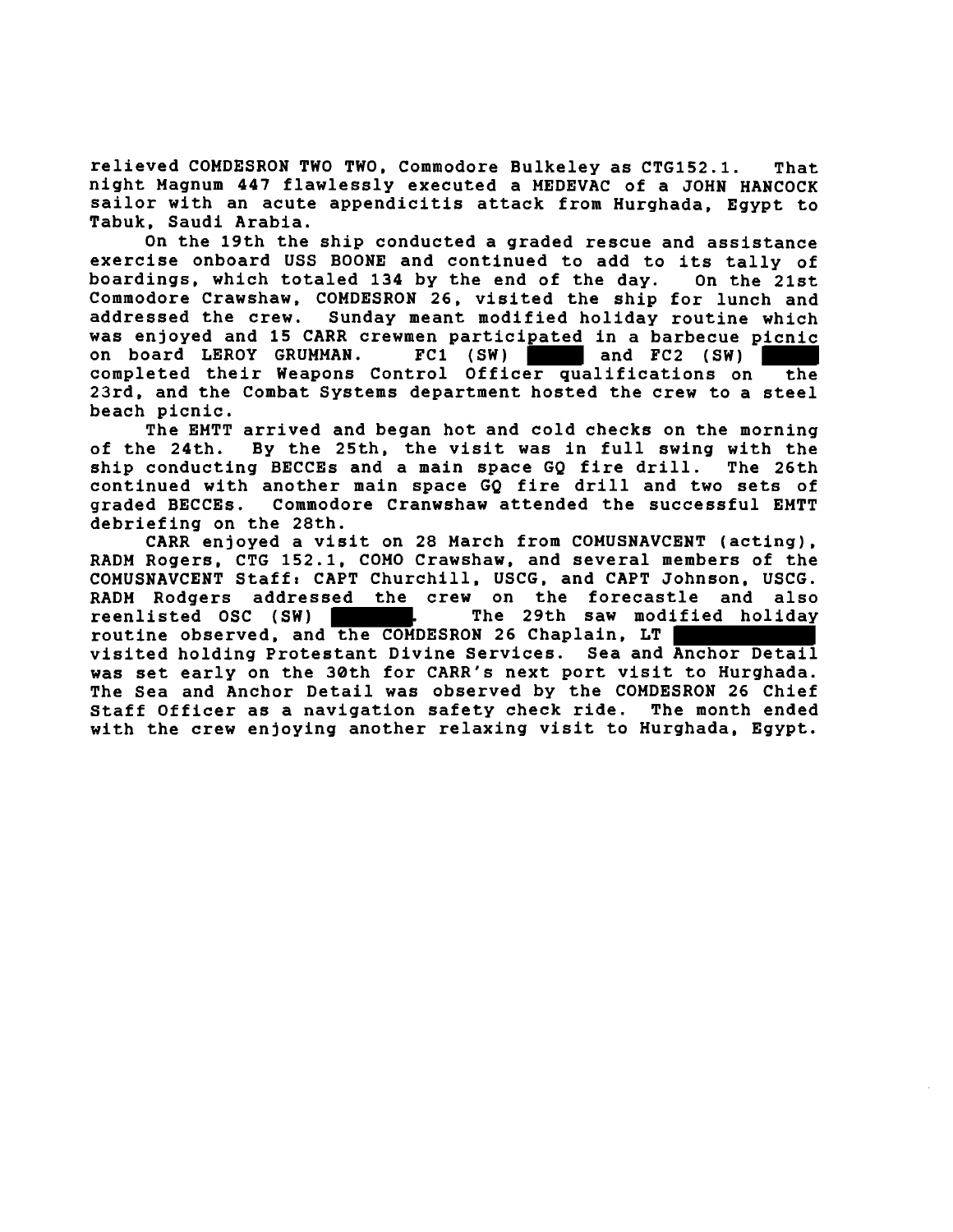APRIL 1992

| Chronology: |  |                 |                           |
|-------------|--|-----------------|---------------------------|
|             |  | $01 - 03$ April | Port Visit Hurghada Egypt |
|             |  | $04 - 14$ April | MIF Operations Red Sea    |
|             |  | $15 - 16$ April | <b>Transit Suez Canal</b> |
|             |  | $17 - 27$ April | Port Visit Haifa Israel   |
|             |  | 28 April        | Transit To Rhodes Greece  |
|             |  | $29 - 30$ April | Port Visit Rhodes Greece  |

#### Narrative:

April began with CARR anchored in Hurghada for a port visit. On the 1st. the ship held flight quarters for Stoney Ranger in order to conduct a part transfer. On the morning of the 2nd. a group of CARR sailors departed for a two day tour of Cairo and the Pyramids. LT and CW03 transferred to Sigonella for medical evaluation. Also on the 2nd. two new Ensigns reported for duty. ENS began turning over Disbursing Officer duties with LTJG and ENS assumed duties as ERO. The Cairo tour group returned the evening of the 3rd. tired but content with having had an unforgetable experience during the two day tour. Overall, the port visit to Hurghada was a relaxing break for the crew from the demanding boarding operations in the Red Sea.

CARR returned to her station in the Red Sea on Saturday, April 4th. Man overboard drills were conducted on the way back to station with the ship being maneuvered to Oscar from CIC and from the bridge. On the aviation side, Carr kept busy while Magnum 447 conducted ground turns throughout the day. Later in the day, a chaplain and doctor were received from CDS 26 via small boat transfer with USS JOHN HANCOCK. being conducted, so the total remained at 160 boardings. The 5th dawned with hopes that there would be some ships to search. Magnum was again conducting ground turns. The highlight of the day turned out to be a BBQ picnic held on LEROY GRUMMAN which fifteen CARR sailors attended. Once again, no boardings were conducted.

On the 6th, the ship had its first boarding in three days. The Greek merchant ship ELPIS, a bulk cargo carrier loaded with sugar, was boarded by one of CARR's two Visit, Board, Search, and Seizure (VBSS) teams. There were many other events besides the boarding on the 6th. A medical emergency drill was conducted on the bridge watch team, an Engineering Casualty Control Training Team (ECCTT)/Damage Control Casualty Training Team (DCCTT) briefing was held and a PSM oral board was given. Chaplain began a series of marriage seminars and he also held a Bible study that evening. Three more boardings were completed on the 7th and one<br>vessel was diverted. LT and OSC(SW) vessel was diverted. LT and OSC(SW) attended a Lear SAGUNEX briefing on JOHN HANCOCK. A RAS briefing and firing SAGUNEX briefing on JOHN HANCOCK. A RAS briefing and firing<br>briefing were held onboard for the following day's evolutions. The big event of the 8th was the SAGUNEX and CIWS SELEX that was conducted in the morning. The Lear Jet towed target was shot out of the sky by CIWS. Later in the day, an Underway Replenishment (UNREP) of fuel and stores was flawlessly conducted with LEROY (UNREP) or ruel and stores was riawlessly conducted with LEROY<br>GRUMMAN. Also on the 8th, a Personnel Exchange Program was completed with HMAS DARWIN. The crewmembers of both ships enjoyed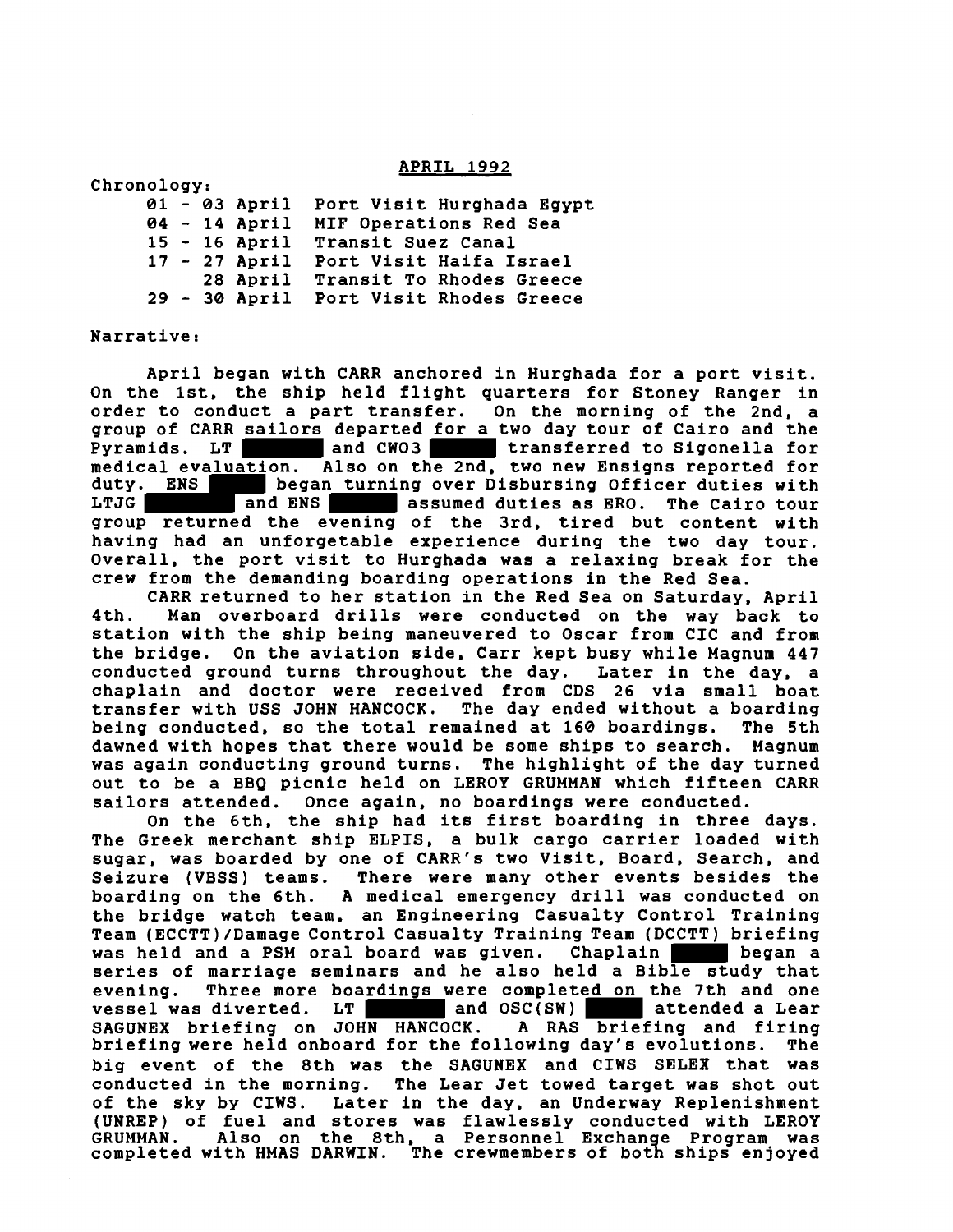the experience immensely. Throughout the day, the ship also managed to conduct three more boardings and divert one vessel, bringing the total to 167 boardings and 12 diverts. The last event of the 8th was an OTH targeting PASSEX with FS PRIMAUGET.

April 9th was a busy day for boardings with five ships being searched. A General Quarters (GQ) drill was held for Combat Systems training, Basic Damage Control Exercises (BDCE's) and Basic Engineering Casualty Control Exercises (BECCE's). A Maritime Interception Force (MIF) Commanders Luncheon was held onboard on the 10th with the Commanding Officers of USS BOONE, USS JOHN HANCOCK, HMAS DARWIN, USNS LEROY GRUMMAN and CSO of CDS-26 present. A Vertical Replenishment (VERTREP) of stores was done<br>with LEROY GRUMMAN in the afternoon. Chaplain with LEROY GRUMMAN in the afternoon. Chaplain held a Parenting Seminar in the evening and MIF Buster Event **#5,** a speed puzzle contest, was held on the messdecks later that night. Only<br>one vessel was boarded on the 10th. The 11th was a two boarding one vessel was boarded on the 10th. day, which brought CARR's total to 175. Chaplain was busy holding a Bible study and a Parenting Seminar on the 11th. MIF Buster event #6 was held. This time it was a Spades and Cribbage Tournament for the crew's enjoyment.

Sunday, April 12, was modified holiday routine. Palm Sunday Divine Services were conducted by Chaplain . That afternoon, a Steel Beach Picnic was hosted by the Engineering Department. The<br>ship managed to board three vessels during the day. Another six ship managed to board three vessels during the day. Another six<br>boardings were conducted the following day. April 14th was the boardings were conducted the following day. last day on station in the Red Sea. A RAS briefing was held that morning for the RAS with LEROY GRUMMAN later in the day. small ceremony, Ledet 8A, who had been assisting with VBSS operations, was presented with a plaque, a Letter of Commendation<br>also was presented to the OIC. LTJG also was presented to the OIC, LTJG | Appreciation to the three members for their service. CARR boarded four more vessels on her last day to bring the three month total to 188 boardings and 12 diverts.

April 15th saw the ship depart the Red Sea having finished her<br>luties. Before departing the area, EN2(SW) MIF duties. Before departing the area, EN2(SW) reenlisted. They were the last two sailors <del>to ree</del>nlist and<br>e SRB in a warzone aboard CARR. The day was spent receive SRB in a warzone aboard CARR. transitting the Gulf of Suez and culminated in CARR anchoring in Port Suez for the night. The 16th was spent transitting the Suez Canal. The transit was accomplished very smoothly. EMCM(SW) reenlisted during the canal transit. As soon as the ship cleared the Suez Canal she headed for Haifa, Israel. CARR moored in Haifa in the morning on the 17th, and after the port briefing, liberty call was put down. The US0 was very interactive with the ship and played a major role in making the port visit a success. The first evening inport, the US0 arranged for crewmembers to observe Passover with Jewish families. All those who participated had a very enjoyable and culturally enriching experience with their respective families. While in Haifa, the ship underwent a Restricted Availability with Israel Shipyard. The shipyard workers were very helpful and many jobs were accomplished. Many good tours<br>were also available thanks to LT  $\blacksquare$ 's work as Morale, Welfare were also available thanks to LT<br>and Recreation Officer. Tours to J Tours to Jerusalem and Galilee were enjoyed by a vast majority of the crew during the port visit.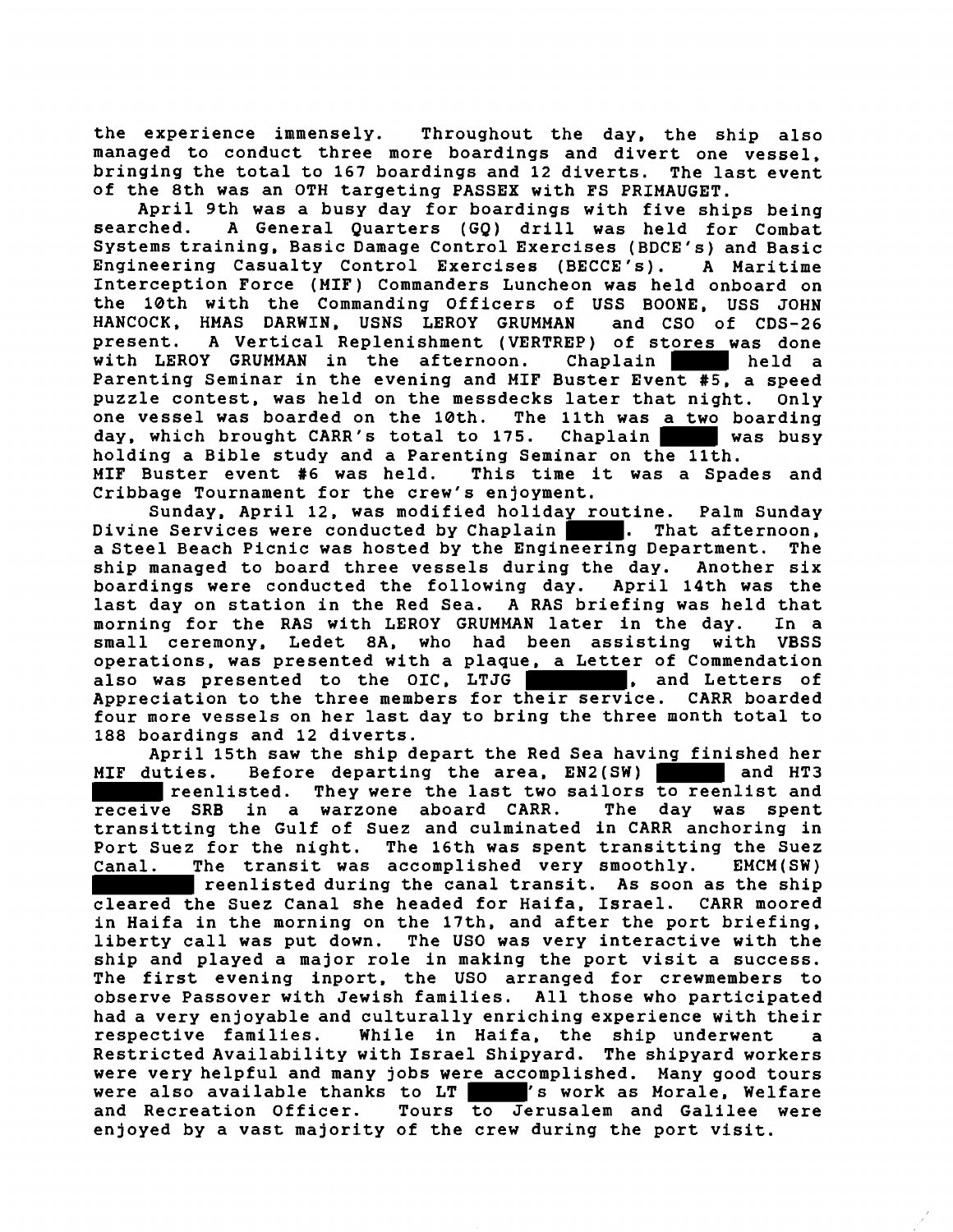The 21st was a very busy day for CARR's flight quarters personnel due to a vertical replenishment of 80 pallets of stores<br>from USS SYLVANIA. The evolution took all day to complete and an The evolution took all day to complete and an outstanding job was done by all those involved. While some crewmembers worked all day, six sailors enjoyed a scuba diving trip to a sunken WWII Italian submarine. Tours of CARR were given to two Israeli Navy women and several junior officers from SYLVANIA while the VERTREP was in progress. Two CARR sailors, TM1(SW)<br>and OS1(SW) achieved a major career milestone when , achieved a major career milestone when

they passed their Enlisted Surface Warfare Specialist (ESWS) boards.

On the 22nd, OS2(SW) and EW2(SW) also qualified ESWS. The US0 arranged for some CARR sailors to act as escorts and audience at a local fashion show. The CO and XO attended and the Mayor of Haifa was also present.

In their summer whites, the officers and crew were resplendent and warmly received during the fashion show.

The 23rd - 25th was a period of many tours of the country for<br>rew and tours of the ship for the Israelis. There was a: the crew and tours of the ship for the Israelis. Jerusalem tour, a Galilee tour and a horseback riding and BBQ<br>picnic for the crew. One sailor suffered a cut on the ship that One sailor suffered a cut on the ship that required treatment at a local hospital. He received six stitches<br>and was released. During this period. ENS<br>successfully During this period, ENS successfully qualified as Officer Of the Deck (underway) and Combat Information The 26th was the ship's last day in Haifa and NBC News was there to film CARR and interview the Commanding Officer. They also filmed several Israeli Defense Force(1DF) officers touring the ship as well as the former Chief of Naval Operations of the IDF and now head of the shipyard,  $Admiral(R)$ Almog, who stopped by for a brief visit. In appreciation for all the US0 had done for the crew, donations from crewmembers were taken up to help support the US0 in Haifa.

CARR got underway from Haifa the morning of the 27th after a very professional RAV and warm hospitality from the citizens of Haifa. Once underway it was back to business with GQ being held<br>for BDCE's. Repair Locker 2 had a class "A" fire to fight in the Repair Locker 2 had a class "A" fire to fight in the<br>r and Repair Locker 3 fought flooding. The Combat Bos'n Locker and Repair Locker 3 fought flooding. Systems Training Team made good use of the GQ by running an engagement scenario in CIC. During the day, Magnum 447 completed a functional check flight and conducted flight training and RLQ's. That evening, a set of BECCE's was done by the engineers. On the following day, man overboard drills were performed and another<br>round of BECCE's was completed. The navigation briefing for round of BECCE's was completed. entering Rhodes, Greece was also held. On the 29th. CARR pulled into Rhodes and moored starboard side to the pier. After having sent the motor whale boat into the harbor first to verify the water depth next to the pier, ENS | and the leadsman discovered all water to be at least 34 feet deep and CARR moored without incident. Liberty call commenced immediately after the port briefing. While the crew was receiving their briefing, the CO made a call on the Nomarch (Governor) of the islands and the Mayor of Rhodes. The XO also made official calls . He visited the Rhodes<br>Harbor Captain and the Chief of Police. That afternoon, CARR Harbor Captain and the Chief of Police. hosted the officials to a luncheon in the Wardroom. The 30th found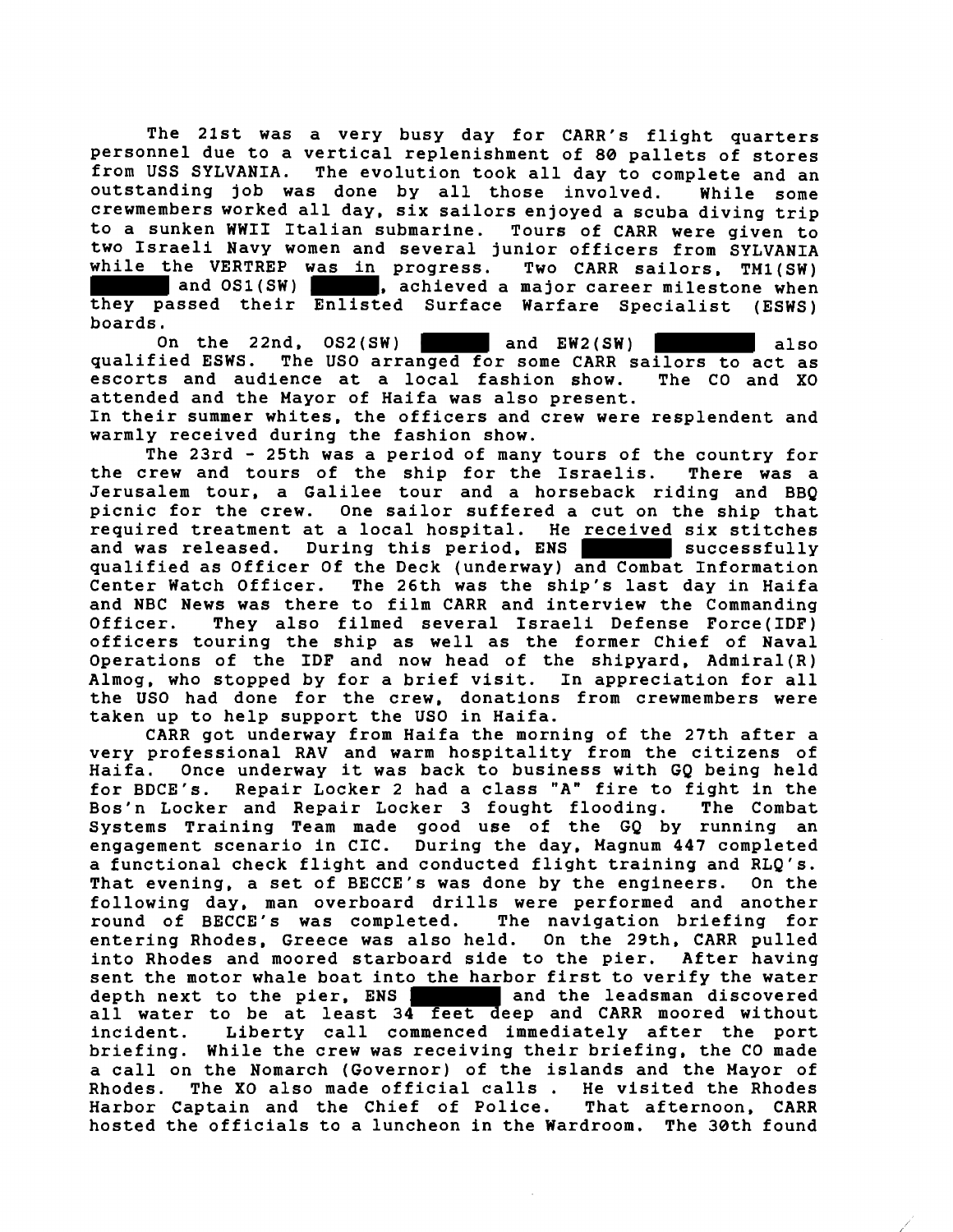**the ship still inport and the crew enjoying a relaxing visit in beautiful Rhodes.** 

 $\bar{z}$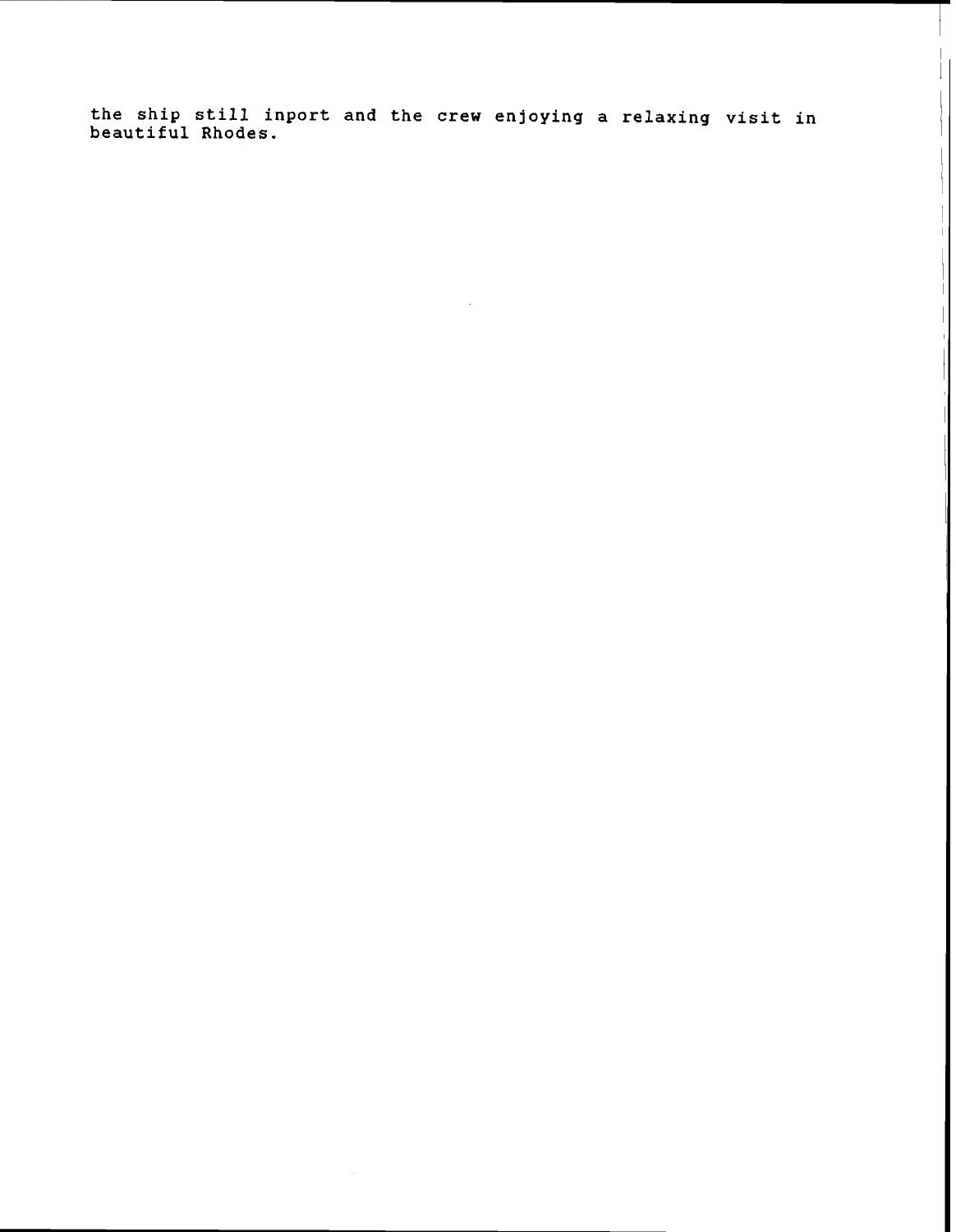|                               |             |             | <b>MAY 1992</b>              |
|-------------------------------|-------------|-------------|------------------------------|
| Chronology:                   |             | $1 - 3$ May | Inport Rhodes, Greece        |
|                               |             | $4-5$ May   | Enroute Augusta Bay, Sicily  |
|                               |             | 6 May       | Anchored Augusta Bay, Sicily |
|                               | $7-10$ May  |             | Operation Dragon Hammer 92   |
|                               |             | 11 May      | Transit to Palma, Spain      |
|                               | $12-17$ May |             | Inport Palma, Spain          |
|                               | $18-20$ May |             | Enroute to Rota, Spain       |
|                               |             | 21 May      | Moored Rota, Spain           |
|                               | $21-27$ May |             | <b>Transit Atlantic</b>      |
|                               |             | 28 May      | <b>Anchored Bermuda</b>      |
|                               | 28-31 May   |             | Enroute Charleston, SC       |
| $27 - 22 - 42 - 42 - 22 - 42$ |             |             |                              |

Narrative:

The month of May began with CARR inport Rhodes, Greece enjoying an outstanding port visit. The ship created a great amount of interest among the tourists on the pier, leading to many informal tours of the ship hosted by CARR sailors. The 2nd was holiday routine for the crew. Also on the 2nd. the Captain exchanged mementos with Christos Zavarianos, a writer for the Greek magazine "Defense Matters." On the 3rd. the Captain gave a tour of CARR to the Commanding Officer and Executive Officer of Hellenic Ship ANTONIOU and Mr. Christos Zavorianos. First Division spent many hours painting to get the ship looking sharp for the return home. The ship also began making preparations for getting underway the following morning.

At 0800 on the 4th CARR bid a reluctant farewell to Rhodes. The port visit had been one of the best of the deployment. While CARR transitted through the Sea of Crete, a Combat Systems Training Team/Engineering Casualty Control Training Team/ Damage Control Casualty Training Team (CSTT/ECCTT/DCCTT) briefing was held in preparation for an upcoming General Quarters. Also that afternoon, the Safety Committee had a meeting and a briefing for an underway<br>replenishment (UNREP) for refueling at sea and vertical replenishment (UNREP) for refueling at sea and vertical replenishment (VERTREP) with USS SYLVANIA (AFS-4) was held. Rounding out the day was a set of Basic Engineering Casualty Control Exercises (BECCEs) held that evening. On the 5th. the ship continued the transit to Augusta Bay, Sicily and completed the VERTREP/UNREP with SYLVANIA. A Main Space Fire Drill was also completed on the 5th.

The 6th found CARR anchored in Augusta Bay for an afternoon of briefings onboard USS SCOTT (DDG-995). Most of the participants in the NATO Exercise Dragon Hammer were also present in Augusta Bay preparing for the exercise. The stay was not long. A navigation briefing was held for departing Augusta Bay and transitting the Strait of Messina, and the ship departed shortly thereafter. The transit through the Strait of Messina was interesting for those who<br>had never been through and went very smoothly. Operation Dragon had never been through and went very smoothly. Hammer commenced on the 7th. CARR was involved in an Antisubmarine Warfare (ASW) exercise with USS BATFISH, USS SCOTT and ITS ZEFFIRO. After the exercise, the ship acted as lifeguard ship as SCOTT and ZEFFIRO refueled from USNS JOHN LENTHALL. CSTT and DCTT held a meeting and a general quarters was conducted. The GQ consisted of flooding forward, which Repair 2 fought, fire aft,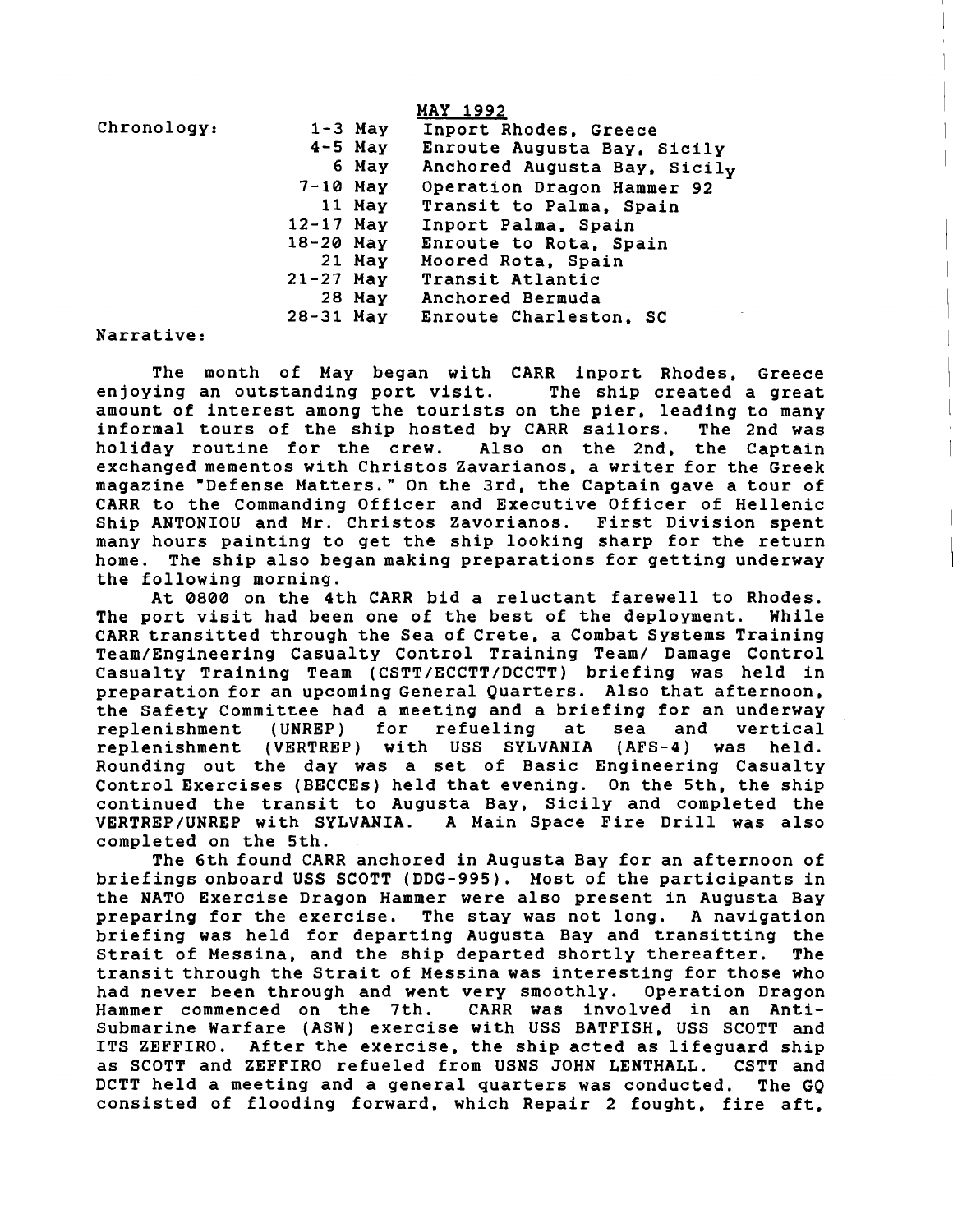fought by Repair 3 and Mainspace Fire Training for Repair 5.

Dragon Hammer continued on the 8th with another ASW exercise, PHM attacks, and escorting a convoy. The convoy consisted of USS SHREVEPORT (LPD-12), USS WHIDBY ISLAND (LPD-41), USS NEWPORT (LST-1179). USS FAIRFAX COUNTY (LST-1193). USS INCHON (LPH-12). ITS SAN MARC0 (L-9893), HS OINOYSAI (L-104). AND HS KOS (L-116). The PHM attack was conducted by three SPARVIERO class PHMs. The PHMs were repulsed before they could reach the convoy. An Engineering Department Zone Inspection was also held among all the exercises. More convoy escorting was done on the 9th along with Electronic Warfare exercises and ASW exercises. Excellent results were attained in the ASW exercise against the Italian diesel submarine. The ship's LAMPS MK I11 helicopter, Magnum 447, located and attacked the sub well prior to it being in a position to attack the<br>amphibious convoy. CARR also managed to get in some simulated CARR also managed to get in some simulated attacks on the sub. Later that night, a Harpoon Anti-Surface Warfare exercise was conducted. On the 10th. CARR participated in an ASW Battle Problem early in the morning and was then detached to proceed to Palma de Mallorca, Spain for some rest and relaxation.

The 10th and 11th were spent in transit to Palma. During the transit, a Main Space Fire Drill was held during GQ and Helicopter Inflight Refueling (HIFR) training was conducted. CARR pulled into Palma on the 12th. The Captain paid a call on the Port Captain, and he and the Executive Officer attended a cocktail party on FGN ELBE (A-61). hosted by the Commodore of the German FGN Patrol Boat Squadron also inport. USS KLAKRING (FFG-42) moored outboard of CARR and CARR assumed duties of SOPA.

The 13th was a beautiful day, as were all the days in Palma, and CARR and KLAKRING co-hosted a luncheon onboard CARR for the Chief of Air District Balleric Islands, Chief of Naval Sector Balleric Islands/Port Captain, President of the Navy League Palma, and the AMCONSUL Representative. Some sailors of FRG ELBE (A-61) toured the ship while a group of CARR sailors also toured the ELBE. The 13th also marked a career milestone for BM2(SW) and GMG2(SW)

as they qualified Enlisted Surface Warfare Specialist (ESWS). The major event of the 14th was the Hail and Farewell held<br>by the Wardroom. A farewell was given to LT **(2008)**. LT **CHAIL** by the Wardroom. A farewell was given to LT , LT , and LT and a hail to ENS and ENS . The camaraderie was great as the Wardroom bid farewell to three fine officers. On the 15th two more CARR sailors, EM1(SW) and SK1(SW) and SK1(SW) and SK1(SW) and SK1(SW) and SK1(SW) and SK1(SW) and SK1(SW) and SK1(SW) and SK1(SW) and SK1(SW) and SK1(SW) and SK1(SW) and SK1(SW) and SK1(SW) a The Captain gave a tour to Mr. Alphonso Casasnovas, President of Navy League Palma, and five guests of his. More fun was had in Palma on the 16th with tours of<br>the ship being given to some local residents and several the ship being given to crewmembers attending the Medieval Dinner Tour. Underway preps were also begun. May 17th was the final day inport Palma, and also the last liberty day in the Med for the HEF 1-92 Deployment, so an informal ship's party was held on Magaluf Beach as a last hurrah.

The ship got underway from Palma on the 18th with ENS conning the ship out. An ECCTT/DCTT/CSTT briefing was held during the day and BECCEs were accomplished that evening. A successful TACAN certification flight was also completed on the 18th. On the morning of the 19th an awards ceremony was held for shipmates who would be departing in Rota, Spain. The Navy Achievement Medal was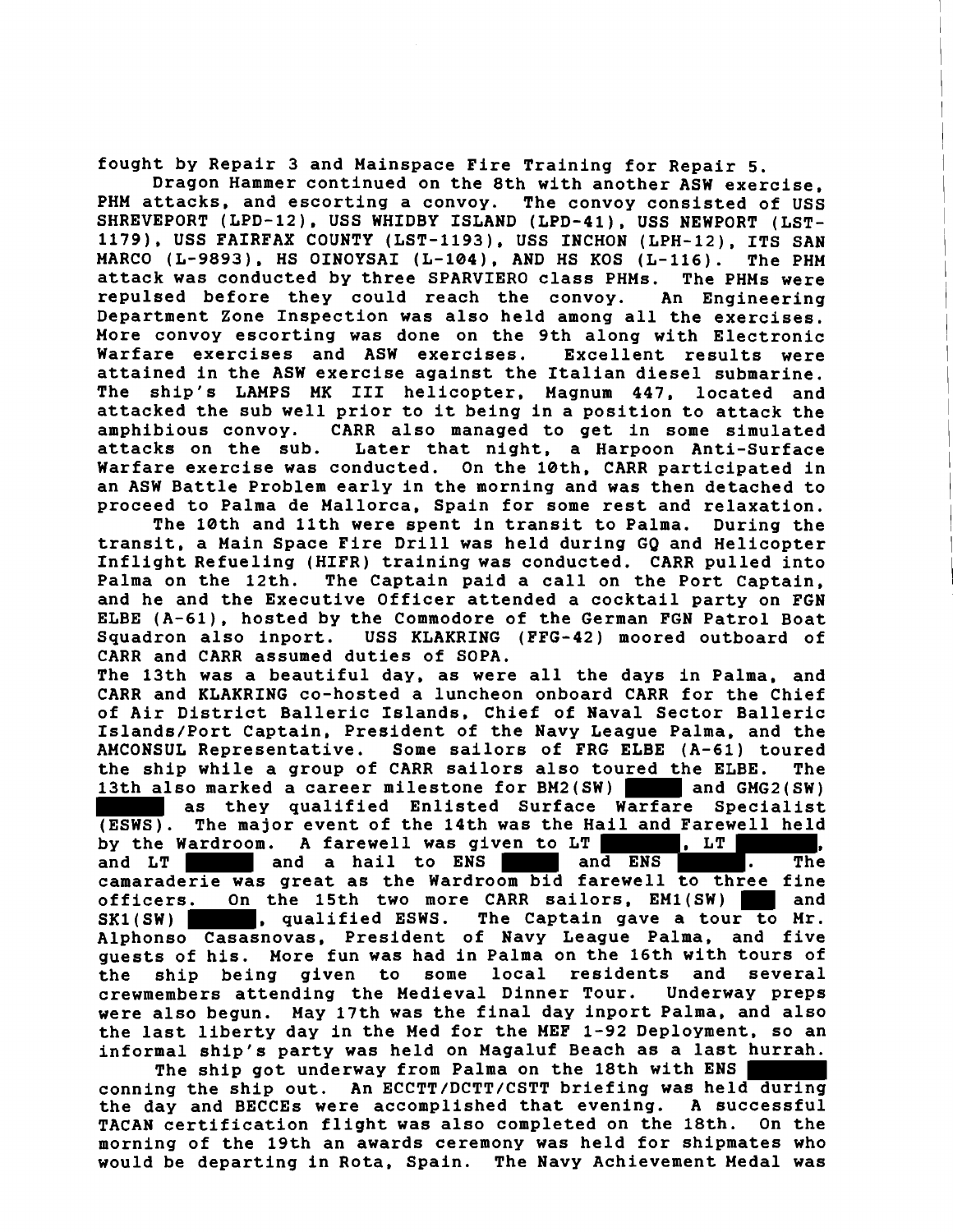awarded to GSM1 and SN , a Letter of Commendation was<br>awarded to SK1 and TM1 **and TM1**, and a Letter of Appreciation awarded to SK1 and TM1 , and a Letter of Appreciation was awarded to SN **and TM1**. The ship made a smooth transit of the **was The ship made a smooth transit of the Strait of Gibraltar on the 19th. Also on the 19th. a small arms famfire was held and a GQ for BDCEs was conducted. A navigational briefing for entering Rota was also given. CARR was pierside Rota at 0830 on the 20th and began taking on fuel and stores shortly after arrival. LT** and five other crewmembers left the ship<br>PCS and EMCM(SW) **PCS** flew back to Charleston to assist in flew back to Charleston to assist in **coordinating the upcoming Tiger Cruise. Two new crewmembers**  reported aboard, LT **and STGSA** . At 1730 the **ship got underway for the USA. The USS SIERRA Fly Away Team was riding in order to complete repairs on number one HPAC. Q1 the 21st, CARR rendezvoused with COMDESRON 14 (CTG 24.14) and USS MONTERREY (CG-61). USS SCOTT (DDG-995), USS SIERRA (AD-18). USS KLAKRING (FFG-42). USS BOONE (FFG-28) and USS THORN (DD-988) for the homeward transit across the Atlantic. The 22nd dawned with CARR steaming for home in company with the other ships. A SELEX observer was transferred from the USS BOONE and SELEXES were completed in open ocean navigation, EMCON, ELW-5, ELW-6, ESM watch ELW-8, Engineering MOB-E5SF, and emergency control of a GTM. The seas were also quite rough, reintroducing some of the crew to the agonies of "ma1 de mer". CARR continued her transit homeward on the 23rd, completing four DC SELEXES and one MOB SELEX during the day. The DC SELEXES accomplished were: setting zebra, rigging casualty power, fire fighting and desmoking, and underwater hull damage. The MOB SELEX was a jammed rudder exercise. On the evening of the 23rd, a Charleston Trivia Contest was held among the transitting ships, which CARR won handily. The 24th was holiday routine for the crew as the ship continued steaming across the North Atlantic. The big event of the day was the 50's and 60's Music Trivia Contest. CARR had high hopes going into the contest, but only managed a 4th place finish. Monday the 25th was also holiday routine in observance of Memorial Day. CARR's Commanding Officer flew over to USS SCOTT for a visit with COMDESRON 14, Commodore Murphy, and to conduct a Command Qua1 Board for the SCOTT'S Chief Engineer. CARR crewmembers held a much needed fresh water washdown during the day and later that evening, took second place in a Norfolk Trivia Contest. On the 26th. the ship was visited by Captain Murphy, COMDESRON 14, for lunch and a wardroom discussion. A GQ/Main Space Fire Drill was held in preparation for a SELEX** the next day. ENS **EXIM** achieved a significant **accomplishment by passing his EOOW oral board in outstanding fashion.** 

**The 27th was a busy day for the ship. A Main Space Fire Drill GQ was held for a SELEX, a 76mm and CIWS PACFIRE was conducted, and a small arms FAMFIRE was held for security force personnel. A navigation briefing also was completed for entering Bermuda the following day. In the evening CARR rendezvoused with USS MILWAUKEE (AOR-2) for a musical UNREP and Cookie Contest. CARR placed first in the Cookie Contest categories of quantity, smell, taste, and bribery. The last event of the day was the much anticipated Silver Screen Trivia Contest, which CARR unfortunately was not able to win, although the ship showed well. The ship anchored off of**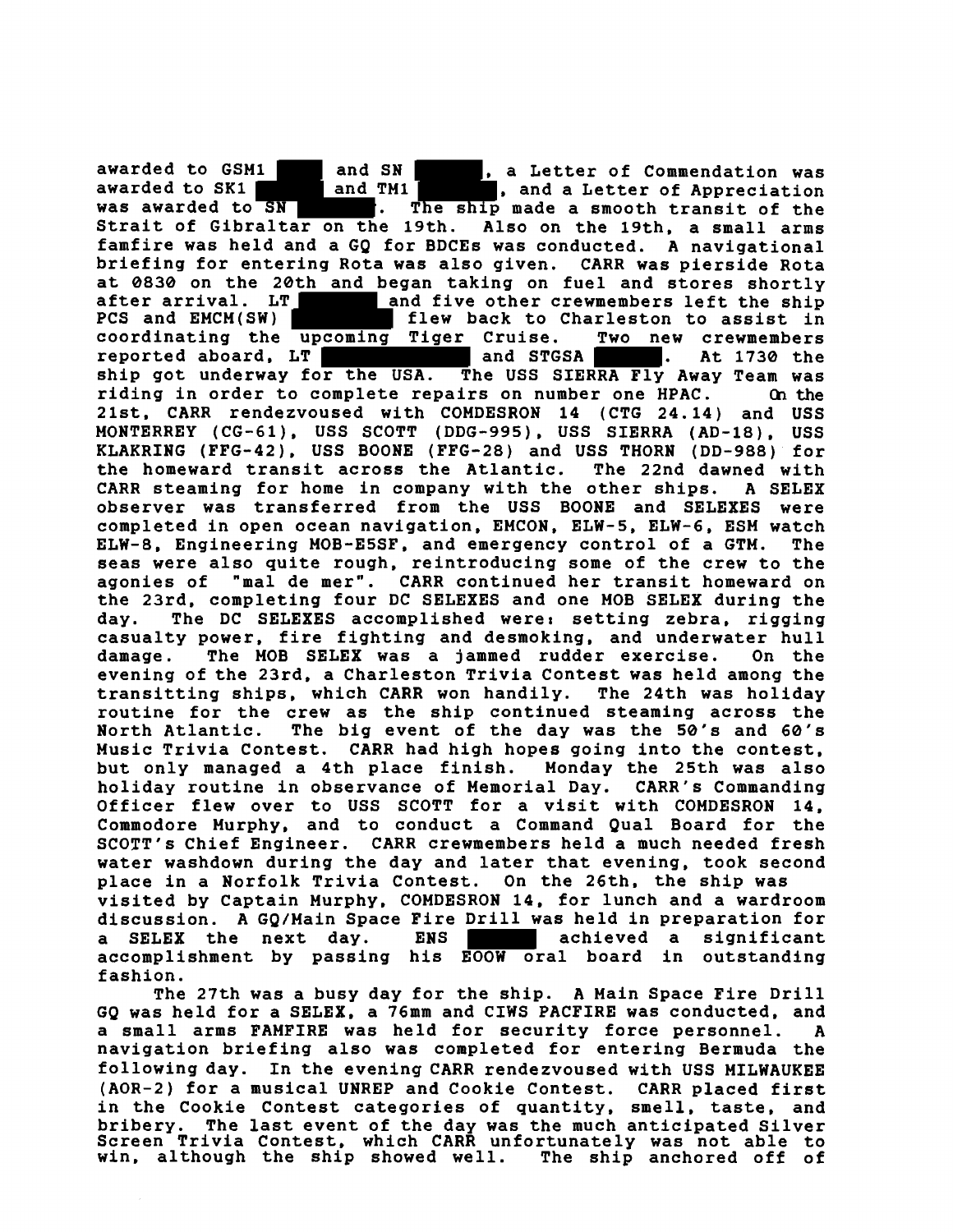Bermuda on the morning of the 28th in order to pick up Tigers for the final transit back to Charleston. Thirty Tigers were embarked and welcomed aboard on the flight deck. After the formalities were complete, the Tigers enjoyed a Steel Beach Picnic on the foc'sle. The ship proceeded to weigh anchor and get underway for home.

The 29th was filled with many demonstrations for the Tigers. Tours of the ship were given, sprint and crashback drills were conducted, engineering drills and GQ/DC demonstrations were held. CARR rendezvoused with USS THORN and USS SIERRA for the final transit home. More evolutions were conducted on the 30th for the The morning was filled with DIVTACS and a 76mm/CIWS PACFIRE. An awards ceremony was held in the afternoon, with the following people being awarded: Food Service Attendant of the Quarterthe Quarter-STGSN Mess Specialist of the Quarter-<br>MSSN 1 Mess Specialist of the Quarter-SN Plane Captain of the Month-<br>Sunior Sailor of the Quarter ; Junior Sailor of the Quarter- Sailor of the Sailor of the Quarter-GSE2 We are the following crewmembers received their Enlisted Surface Warfare Specialist designation: GSEC(SW) J , FCl(SW) , OSl(SW)  $\overline{OS2(SW)}$  ,  $\overline{EM1(SW)}$  ,  $\overline{SM}$  ,  $\overline{BM2(SW)}$ L, SM2(SW) , BM2(SW) , BM2(SW) , The Good Conduct Meda t, SM2(SW) **. The Good Conduct Medal was**<br>awarded to BM1 **. The Good Conduct Medal was** awarded to BM1 [1 ] (second), IC2<br>(first), BM3 [1 ] (second) and EW3 (first), BM3 (second) and EW3 (first), BM3 was awarded the Navy Achievement Medal<br>(first). MS1 1 Was awarded the Navy Achievement Medal<br>and LT 1 Was awarded Aircrew of the Year from the **Was awarded Aircrew of the Year from the** Naval Helicopter Association. A final award of the ship's Hotel flag was given to LCDR THE REAL recognizing the deployment contributions of the entire Air Department. The Awards Ceremony was followed by the ceremonial promotion of LT to LCDR, ENS to LTJG and ENS : to Bull Ensign. A pizza/bingo night was held and CARR wives'music dedications were played over<br>the ship's entertainment system for the crew. The 31st was the ship's entertainment system for the crew. The **31st** was day as the ship approached her homecoming. crew was very anxious to see their loved ones. Several more events were held for the Tigers on the 31st, including a helicopter flight demonstration by Magnum 447, man overboard drills with Tigers conning and steering, and a final Steel Beach Picnic on the flight deck hosted by the Wardroom. CARR continued steaming towards Charleston throughout the remainder of the day in order to be ready to pull in on time the following day and secure from MEF 1-92.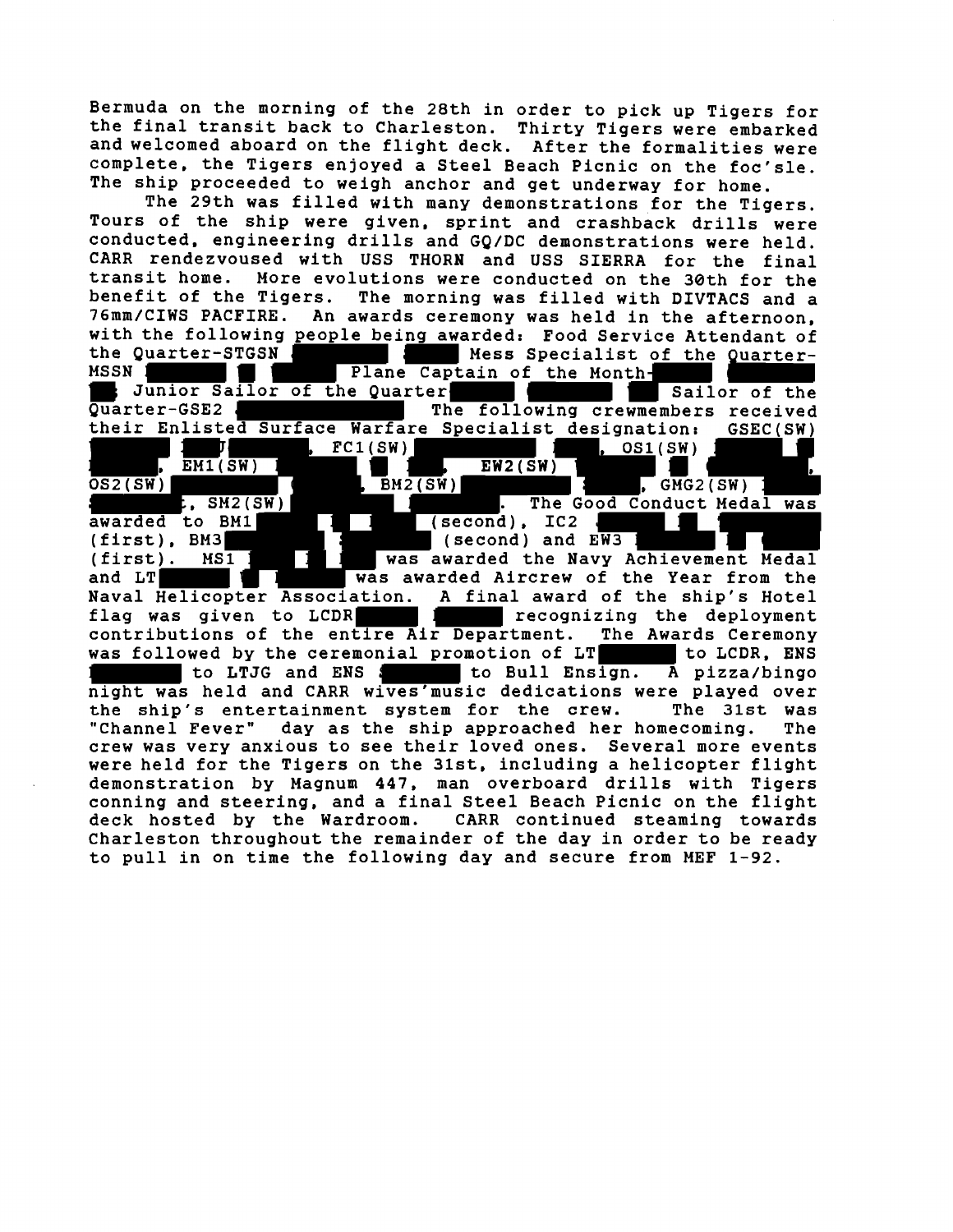JUNE 1992 Chronology: 1-30 June Inport Charleston Narrative:

CARR returned to homeport and secured from the MEF 1-92 deployment on the morning of June Ist, mooring at pier N4A, Charleston Naval Station. The homecoming was quite an emotional event with literally hundreds of friends and families of the crew waiting on the pier. The duty section that day had the good fortune to dine on pizzas graciously donated by First Federal of Charleston. The CDO gave a tour of the ship to representatives of First Federal. The first leave period as well as an upkeep period for the ship commenced on the first. On June 2nd fourteen new crewmembers reported aboard. On the 3rd, Atlantic Drydock Corp (Jax. FL) was onboard for ship checks for a potential bid on the upcoming DSRA. The ship also received 49,879 gallons of Diesel Fuel Marine (DFM) in a pierside refueling on the 3rd. The 4th brought a surprise four hour notice berthing shift for CARR to help a sister ship that needed a pierside berth. The skeleton crew onboard performed well in completing this evolution. Later in the day, CARR was visited by a group of veterans from USS TILLMAN during their 50th anniversary reunion. On the 5th, CARR's Commanding Officer attended USS RICHMOND K. TURNER'S Change of Command. Also on the 5th, two more new crewmembers reported aboard,  $MS1$  and ENS . The 6th was a quiet Saturday. A surprise HAZMAT inspection was conducted on the 7th. CARR received a satisfactory rating. LTJG received the good news that he had been selected for Department Head School on the 8th. Also, SR **Reported aboard.** The CO paid a call on COMDESRON SIX on the 9th. Another new shipmate, RMSN checked onboard on the 10th. The 11th found CARR still inport Charleston continuing leave and upkeep.

On the 12th, CARR began ship checks for IMAV and DSRA. Two successful qualification boards were held, LT qualified as EOOW and LT qualified as CDO. After the work day was over, there was an Officer's Join Up at the 0'Club for returning Wardrooms to get together and unwind. The weekend of the 13th and 14th was very quiet onboard CARR with the duty sections taking care of ship's routine. Monday the 15th was a hectic day as leave turnover took place between 1st and 2nd leave period personnel. A berth shift was conducted, moving the ship to pier Lima. Two briefings, the PMT and Cableway Inspection, were held on the 15th. The next day the PMT visit was in progress as the CO departed on<br>leave and the XO took over as acting CO. The first day of I-<br>Division was completed for all the new personnel onboard. I-<br>Division continued on the 17th as d leave and the XO took over as acting CO. The first day of **I-**Division continued on the 17th as did the PMT visit. Installation of SWG-14 Harpoon Fire Control System was also begun. The PMT outbriefing was held on the 18th. Also on the lath, non maneuvering DIVTAC training was held. On the 19th, The Surface Warfare Officer's Ball was held, bidding RADM Katz farewell with several couples from the wardroom attending.

CARR was visit ship on the 28th, and the visiting commenced in the afternoon. The prospective "Ops Boss," LT , reported onboard the 22nd to relieve LT . On the 23rd, a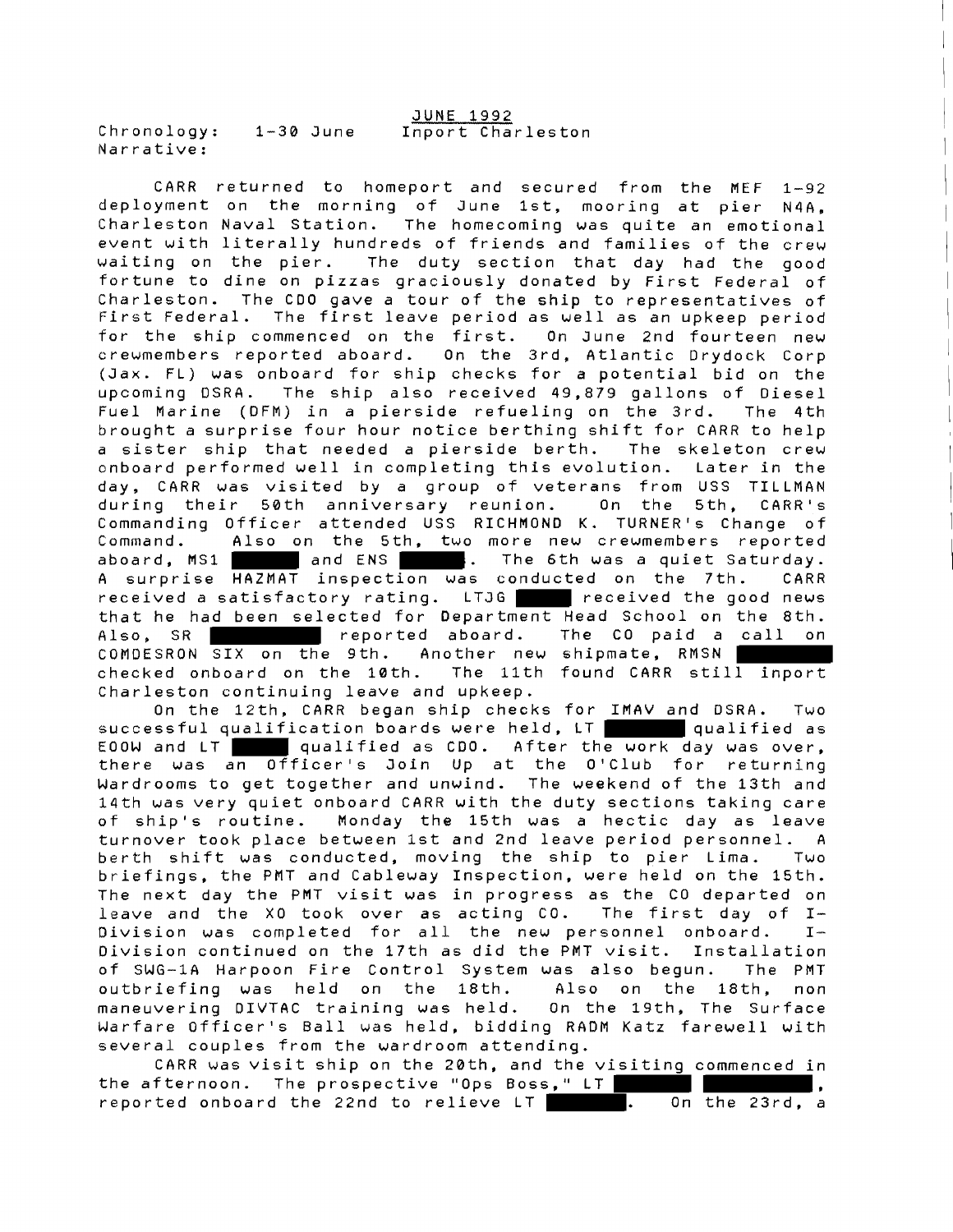group of eleven Canadian Sea Cadets came onboard and were given a tour of the ship.

CDR returned from leave on the 25th. USS JESSE L. BROWN (FF 1078) moored across the pier from CARR on the 26th. Later **in**  the evening on the 26th, CARR's Wardroom held a Hail and Farewell. Those hailed were ENS , LT and his wife LT and his wife **, and LT and his wife** , and LT and his wife . A fond farewell was bid to LT  $\qquad$  with the "Great Karnack" and "David Letterman" making appearances to see him off. More ship checks were conducted on the 27th and SIMA techs were present working on various jobs. The 28th was the last day of CARR's leave and upkeep period. On the 29th, the second leave period ended and the four section watchbill was implemented. LT departed the ship for the last time and LT officially relieved LT as Operations Officer. CSMP training for Officers and CPO's was held on the 38th as well as a NAVOCEANCOMDET briefing dealing with Hurricanes. June ended with CARR inport, Charleston moored at pier Lima.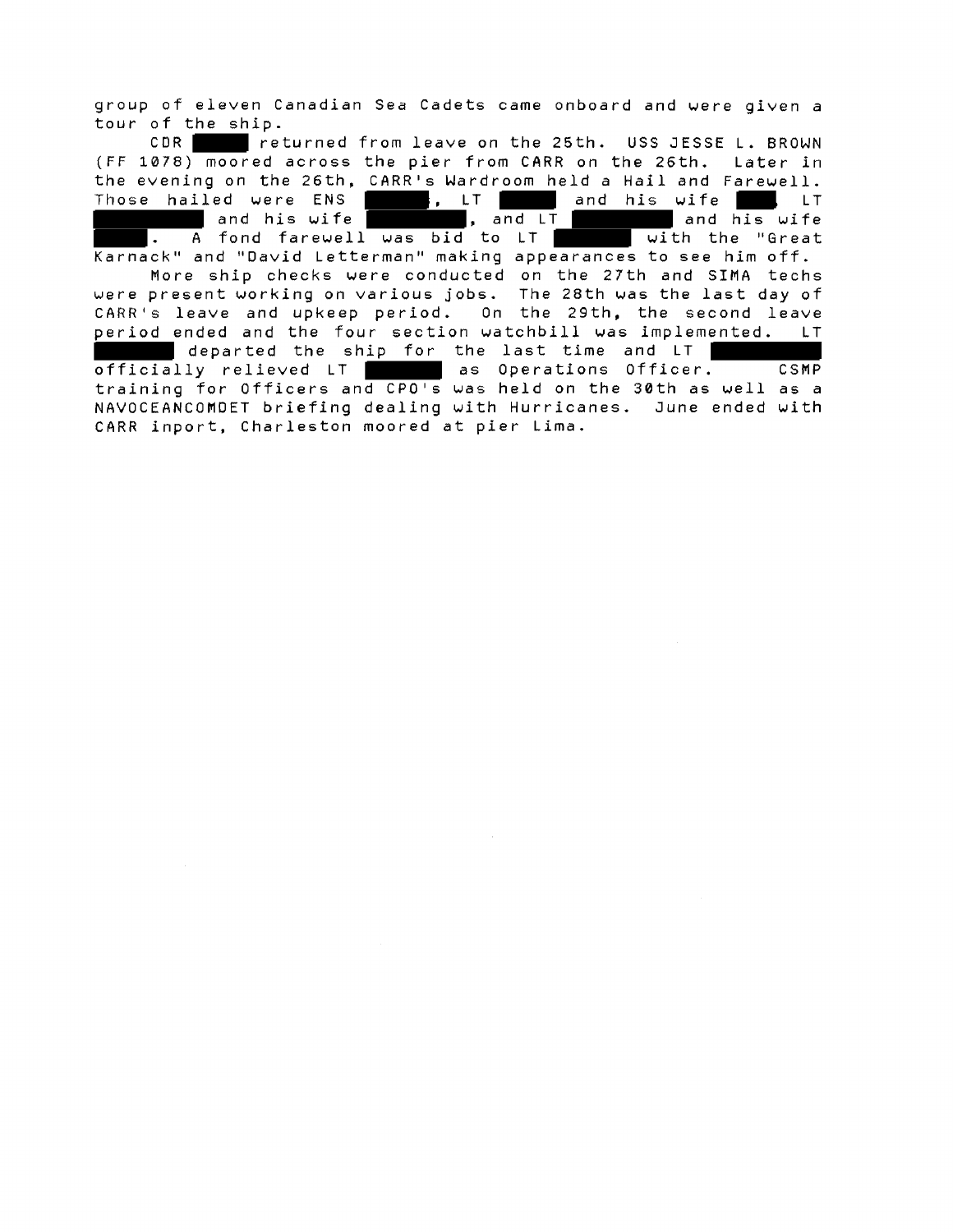#### JULY 1992

| Chronology:       | 01-13 July Inport Charleston |                                         |  |  |  |
|-------------------|------------------------------|-----------------------------------------|--|--|--|
|                   |                              | 14-15 July Underway, Charleston Op-area |  |  |  |
|                   |                              | 16-19 July Inport Charleston            |  |  |  |
|                   |                              | 20-24 July Enroute Guantanamo Bay, Cuba |  |  |  |
| $\cdots$ $\cdots$ |                              | $25 - 31$ July<br>CNOPS, Caribbean      |  |  |  |

Narrative:

The month of July began with CARR moored Charleston, SC. The first day of the month brought with it the Physical Readiness Test (PRT) for the ship. Three of the four duty sections assembled near the Charleston Naval Station BOQ and demonstrated their physical readiness before turning to for their normal workday. A strong storm, the worst in Charleston since Hurricane Hugo, occurred early in the evening, but no damage was done to the ship. On the 2nd the ship conducted a berth shift to Pier Papa, berth 4A. The IMAV which began 29 June continued in full swing. A birthday luncheon was held onboard for all crewmembers with birthdays falling during the first week of July. Friday, July 3rd, was a Holiday Routine to celebrate the 4th of July holiday. CARR was at Full Dress Ship to honor the Country's birthday on the 4th. Many family members were aboard on the 4th to help celebrate.

Monday, the 6th, marked the beginning of Surface Warfare Training (SWT) Week, or "Sweat" Week as it is popularly called. SWT Week and IMAV continued on the 7th, and LT qualified as CDO. July 9th was an extremely hot day and it marked the end of SWT Week . CARR won the Communications Pennant for the SWT Week competition as the best communicator on the waterfront. All Officers/CPOs attended a briefing by VADM Kihune on the present and future of the Surface Navy. IMAV continued for CARR through the 11th. On Sunday, the 12th, the ship observed holiday routine.

Preparations for underway were begun on the 13th and the Wardroom conducted a carwash in the afternoon to honor one of our CCDG-2 Scholarship Fund Charity Contributions. The 14th was "haze gray and underway" for GTM Trim Balance Analysis. A Training GQ was conducted to familiarize new personnel with their responsibilities and actions. On the 15th. more at sea drills were conducted with a Training (ualkthru) Main Space Fire Drill (MSFD) and a BECCE set being accomplished. CARR returned pierside, Charleston, in the early evening of the 15th after two good underway days of training and the GTM Trim Balance Analysis.

An All Officers Meeting was held on the 16th to discuss the ship's schedule for the near future and the CO had lunch with the Chiefs in the CPO mess. Later in the day, a Counter Narcotics OPS briefing was held in the Wardroom in preparation for future operations. Rlso on the 16th, DC1 Shoemaker reenlisted for six years. An Auards/Frocking Ceremony was held on the 17th as was a Coast Guard Ops briefing. The 19th was a busy day with the Air Department onload taking place most of the day and underway preps being done as well. Catholic Divine services were also held on the 19th.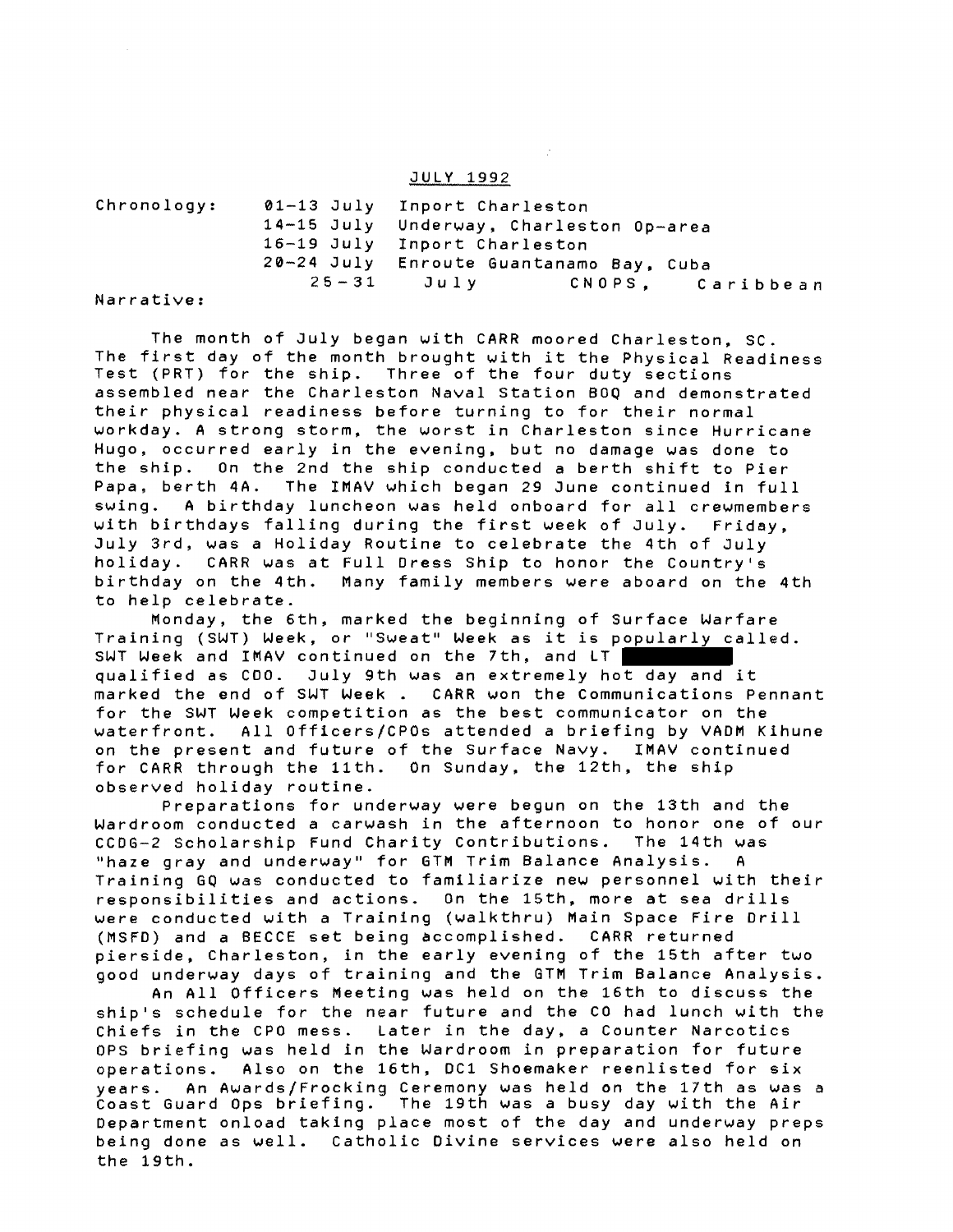CARR got underway on the 20th heading for Guantanamo Bay to begin Counter-Narcotic Operations. Soon after leaving Charleston, flooding was detected in the Equipment Cooling Room. A heat transfer discharge pipe had failed and approximately 750 gallons of water were on deck. Several pump motors and controllers suffered water intrusion. An Oprep 3 Navy Blue was filed as repairs were conducted. Magnum 446 flew on shortly after departure to complete the Air Department. DCTT/ECCTT training was conducted and a set of BECCEs was run in the evening. The 20th was also Servant Night, where members of the Wardroom and Chief's Mess served as waiters for crewmembers who had bid for their services to support the Navy/Marine Corps Relief fund drive. On the 21st a Main Space Fire Drill GQ was held as well as a man overboard drill. LT Aircraft Safety Briefing for the helicopter and day and night RLQs were conducted for the flight crews.

The ship continued south towards Cuba on the 22nd. During the morning, the Air Dept. conducted HIFRs (dry) for training purposes. The Engineers conducted BECCEs in the afternoon. DCTT training on Main Space Fires was held in the Main Engine Room. More BECCEs were completed on the 23rd along with a GQ for MSFD. The ship held a PACFIRE for **50** cal. and 76mm guns. The Navigation Briefing for entering and departing GTMO was also conducted on the 23rd. CARR pulled into Guantanamo Bay, Cuba, at 0900 on the 24th with a stiff wind making the approach challenging. After refueling, the ship departed at 1608. During the time pierside, the ship embarked Coast Guard LEDET 7C from Key West, Fl. LTJG **WARE THE WAS the Officer In Charge of the** LEDET. The daily Counter Narcotics Operations Briefing was highlighted by a Coast Guard Discussion on use of force in boarding operations. The ship acted as air search platform off the southern coast of Haiti on the 25th. Many evolutions occurred throughout the day. The Engineering Department had a Zone Inspection, BECCEs along with a GQ MSFD, and the LEDET presented a use of force briefing to gunnery station and prisoner control personnel. The ship also began transitting to our station off the northern coast of South America.

CARR was on station on the 26th and conducted two boardings almost immediately. Motor vessels Maya NR6 and Mini Lioness began CARRis second tour of boardings after having been in the Red Sea. **A** Steel Beach Picnic and Volleyball Tournament were scheduled for the 26th, but high winds and seas caused the Volleyball tournament to be canceled and the Steel Beach Picnic to be held on the Messdecks. The big event of the picnic was the cutting of CARRis seventh birthday cake by the longest serving crewmember, IC2(SW) **details and the newest crewmember**, SR . The CO and XO assisted in the ceremony. The ship continued patrolling on the 27th and held many training

evolutions during the day including: a DCTT training session and Repair Locker Officer training; Repair 5 On-Scene Leader, Team Leader and Boundaryman training with the Repair Locker Officer; Engineering Watch Team training on Heat Stress. The ship also ran a set of BECCEs and managed to have an MWR Committee meeting as well.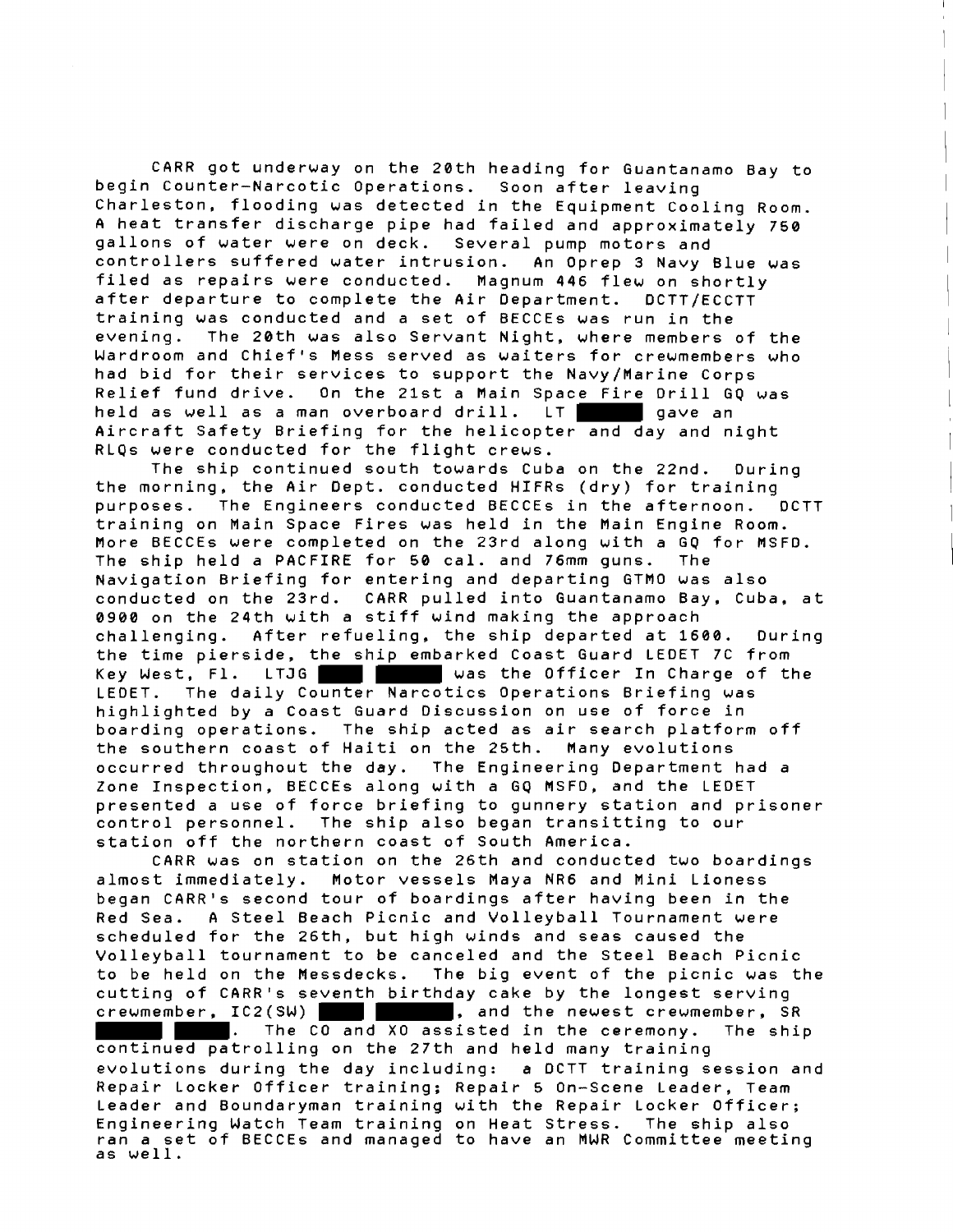On the 28th, the LEDET boarded the Motor Vessel Rooster I. The boarding team's inspection revealed signs of contraband, but no solid evidence was obtained. An ECCTT/DCTT briefing was conducted as was DCTT training on OBA do's and don'ts. On the 29th, CARR had an early morning UNREP with RFA ORANGELEAF (A **110),** a British oiler. Later in the day the ship had indications of an engineering casualty. A loud metallic sound was heard in the Main Reduction Gear. The gear was opened and inspected with all conditions normal and optested sat. More Repair **5** training for OSL/Team Leader and Zebra Zone Men was held. CSTT training was also accomplished. For engineering training, a set of BECCEs was run. A much needed opportunity arose on the 30th to get mail out to USS SAVANNAH, causing the crew to scramble to finish letters. As a Main Space Fire GQ drill was being held, an actual class "C" fire broke out in Main Engine Room port side ABT. Electricians turned to and removed the damaged ABT and did direct connection of cables to bypass the ABT.

On the final day of the month, the ship received confirmation that our upcoming Drydocking Shipyard Restricted Availability (DSRA) was going to be held in Charleston, leaving<br>the crew much relieved. CARR continued to patrol, moving into a CARR continued to patrol, moving into a new station. The Coast Guard LEDET gave a very informative demonstration on the Messdecks of Equipment and Prisoner Control Techniques, using several CARR sailors in the demonstrations. In an attempt to build the fresh water level up, a rigorous water conservation program was implemented on the 31st.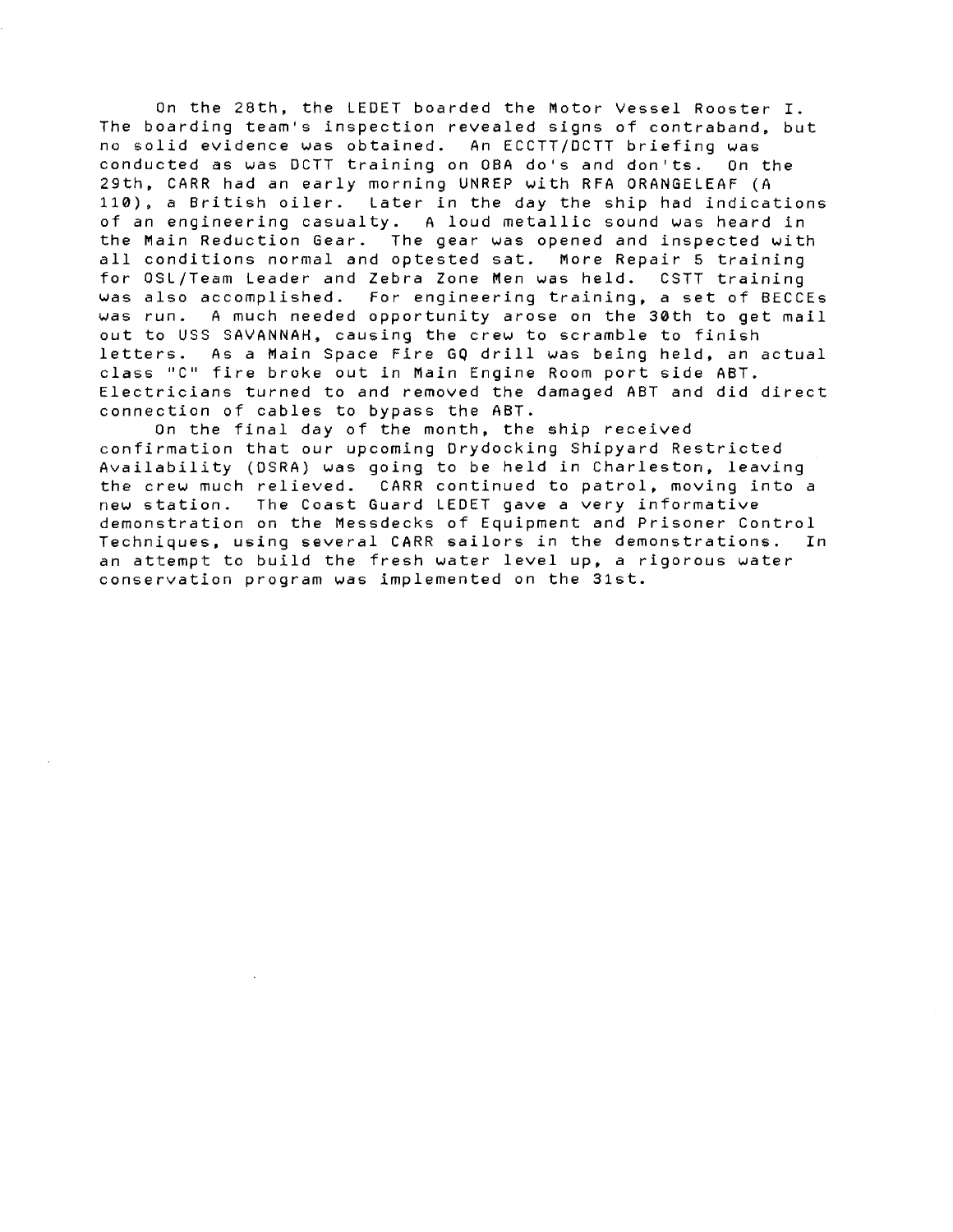|                                            |  | AUGUST 1992                 |                                        |
|--------------------------------------------|--|-----------------------------|----------------------------------------|
| Chronology:                                |  | 1-16 August CNOPS Caribbean |                                        |
|                                            |  |                             | 17 August Ammo Offload NAVWEPSTA Chasn |
|                                            |  | 18-26 August Inport Chasn   |                                        |
|                                            |  |                             | 27 August Underway for 1B GTE analysis |
|                                            |  | 28-31 August Inport Chasn   |                                        |
| <b>ALCOHOL: ALCOHOL: ALCOHOL: ALCOHOL:</b> |  |                             |                                        |

Narrative:

August began with CARR continuing Counter Narcotics Operations in the Caribbean Sea. On the 1st the ship held a General Quarters drill for a Main Engine Room fire during the morning and from 1208 on Ropeyarn Sunday was observed. The next day the ship conducted Holiday Routine and Air Dept hosted a Steel Beach Picnic for the crew. Prior to the start of festivities, CARR was tasked and provided fuel and water to a small boat transitting the Caribbean. Later in the day an UNREP briefing was held for the following day's rendezvous with RFA ORANGELEAF (4110). The major event of the 3rd was the UNREP with RFA ORANGELEAF which went very smoothly and quickly. The Engineers conducted a set of BECCEs during the evening watch. Two boardings were completed on the 4th. Motor Vessel VICTORIA-1 was boarded in the afternoon and Motor Vessel ROCKY-1 was boarded in the late evening. Also on the 4th, there was a PQS standoun for OPS, Engineering and DCA. A set of BECCEs was accomplished as well.

Training was top priority on the 5th, uith all hands involved in some aspect. A Main Space Fire Drill GQ was held in AMR 1 during which CSTT ran an OTHT scenario in CIC. DCTT training was held on ventilation systems. The Repair Lockers held Repair Officer, Team Leader and Boundaryman training. NAVADMIN had a PQS standdown and Military Leadership Exams were administered. The PQS standdown was completed on the 6th with CS and Supply Departments. A combined CNOPS/UNREP briefing also was held on the 6th. The 7th was a busy day beginning uith flight quarters at 8700 and the boarding of Motor Vessel ENSCO GIANT w/tow at the same time. At 1230 CARR rendezvoused with USS SAVANNAH and commenced a VERTREP. The VERTREP was followed by refueling, which was completed at 1580. In the evening, the Engineers conducted BECCEs. On the 8th, Motor Vessel ROOSTER-1 was boarded and a Main Space Fire Drill GQ was held in AMR 3.

Sunday, August 9th, was a quiet day as the ship was at Holiday Routine. The only events were a Steel Beach Picnic and Volleyball on the flight deck. It was back to business on the 10th with a<br>Main Space Fire Drill GQ in AMR 2. CARR completed boardings of Main Space Fire Drill GQ in AMR 2. Motor Vessels ALDER and GERANDA on the llth. Many training evolutions were held on the 11th: BECCEs, Small Arms Gunshoot, CIWS Pacfire, CPR Refresher Training, CSTT Training and Repair Locker Training were all held. Successful ESWS boards were held for GMM1(SW)  $\begin{bmatrix} 1 & 0 & 0 \\ 0 & 0 & 0 \\ 0 & 0 & 0 \end{bmatrix}$ , BM1(SW) , and GMM2(SW) the llth, the Navigation Briefing for the return transit to Charleston was held.

An UNREP/VERTREP with USS SAVANNAH started off the day of the 12th. Later, the ship was visited by Commander, Caribbean Squadron, CAPT R. L. Carpenter, USCG. There was also a Main Space Fire Drill GQ on the 12th. CARR was homeward bound on the 13th as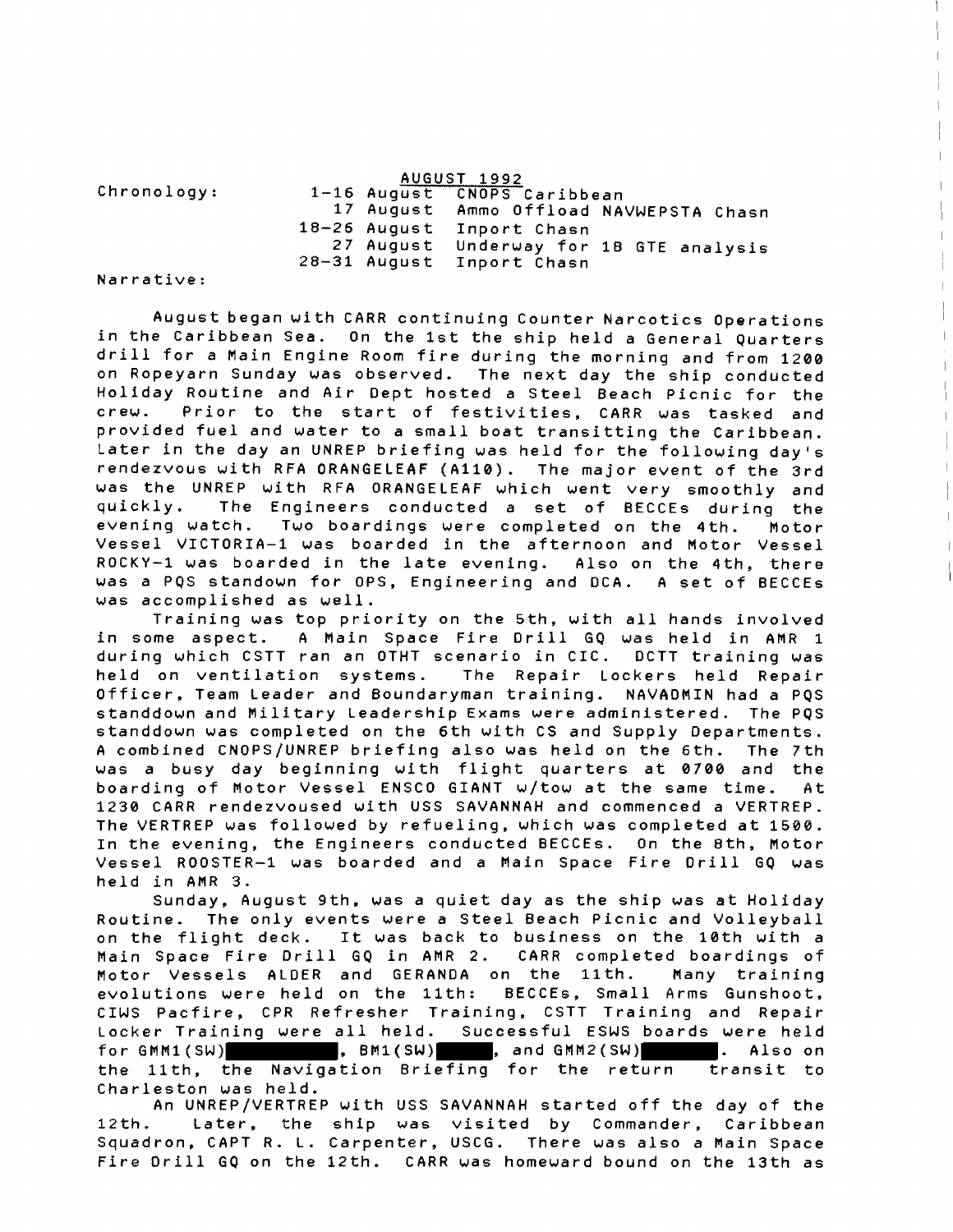she outchopped CTG 4.1 and inchopped SECOND FLEET. More BECCEs were held along with a CIWS and MK 76 Pacfire. On the 14th, BECCEs were conducted as was a GQ Main Space Fire Drill. In the afternoon SQS-56 Ops were conducted using a Mini Mobile Target (MMT) and were followed by LAMPS sonobuoy prosecution of a second MMT. ENC(SW)

and PC3(SW) qualified as ESWS and ENS qualified as 000 Underway later in the evening of the 14th. A Sexual Harassment Standdown for all hands was held on the 15th using the CNO provided material. CIWS and Small arms Pacfires were done as were BECCEs and RLQs. SM2(SW) **the set of the state of the state of the state of the state of the state of the state of the state of the state of the state of the state of the state of the state of the state of the** 15th.

The 16th began with Magnum 446 flying off to return to Mayport followed quickly by a Main Space Fire Drill GQ. The crew relaxed afterward with a Steel Beach Picnic hosted by the Coast Guard LEDET. Later in the evening, LTJG **and a chieved** a career milestone by qualifying as a Surface Warfare Officer. The 17th was an early day for all as the ship arrived at buoy "C" at 0430 and began the transit up the Cooper River to NAVWEPSTA CHARLESTON. By 0706 CARR was moored at the Weapons Station and the pre-DSRA Ammunition Offload began. Due to rain delays the offload was not completed until the morning of the 18th. The ship departed the Weapons Station for NAVSTA CHARLESTON following completion of the<br>Ammunition Offload. Once pierside, CARR became the CCDG-2 Once pierside, CARR became the CCDG-2 flagship. LTJG arrived TAD. He will eventually be assigned permanently to the ship. The HERO Survey was begun on the 18th. On the 19th, engineering training continued as did the HERO Survey. Ropeyarn was observed also. Tropical Storm Condition Four was set on the 20th as Tropical Storm Andrew approached. CARR was host ship for the homecoming of USS NICHOLAS on the 21st. Underway preps were begun for possible sortie to evade Tropical Storm Andrew. Andrew was upgraded to Hurricane status on the 22nd as it headed west towards Miami. Hurricane Warning Condition Three was set and underway preps uere continued in case of an emergency sortie.

By the 23rd it was apparent that Andrew would hit Florida, therefore Hurricane Condition Four was set again. Holiday Routine was observed onboard.

CARR shifted berths on the 24th from Q4A to Z3A. The base secured from Hurricane Condition Four. The CO, XO, QPS, and CMC toured the shipyard facility in preparation for DSRA. COMCRUDESGRU TWO, RAOM McDEVITT, toured the ship with the CO and spoke to the Wardroom on the 25th. On the 26th, preps uere made for getting underway the following morning for trim balance/survey of 1B GTRB.

Also on the 26th, an Awards Ceremony was held on the flight deck to honor some outstanding sailors. The Junior Sailor of the Quarter, PNSN , and Sailor of the Quarter, HM3 , were first to be recognized. ENC(SW) **of the solution of the solution of the solution of the solution of the solution of the solution of the solution**<br>PC2(SW) **CONTROVERY IN THE SOLUTION OF THE SOLUTION OF THE SOLUTION OF THE SOLUTION OF THE SOLUTION OF THE S** PC2(SW) were recognized for qualifying as Enlisted<br>Surface Warfare Specialists. LTJG **Article in the University** was recognized Surface Warfare Specialists. LTJG was recognized for qualifying as a Surface Warfare Officer. PC2(SW) **Was advanced to his present rate by the Commanding Officer** through the Command Advancement Program. Good Conduct Medals were awarded to GHGl(SW) (Third Award), SH1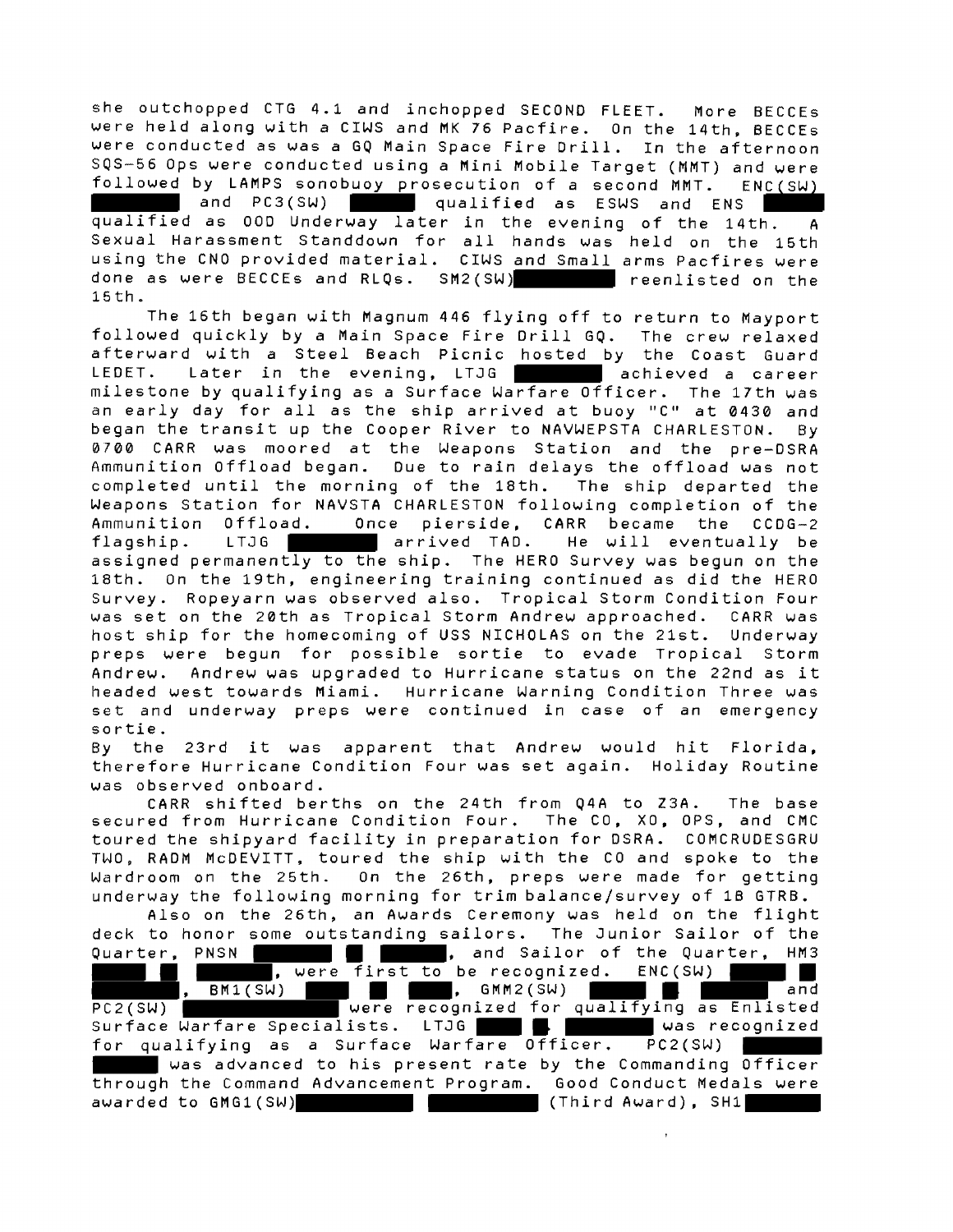(Third Award), ENZ(SW) (Second Award) and HM3 **(First Award).** Concluding the Ceremony was the presentation of the Navy Achievement Medal to MA1(SW) II. for his actions while serving as a Boarding Team Member during the first boarding of a merchant vessel in Aqaba, Jordan. CARR was underway on the 27th for the trim balance/survey of 1B GTE. A Main Space Fire Drill GQ was conducted during the underway period and the ship arrived back in Charleston at 1830 that evening. The Commodore, CAPT Gnerlich, came onboard on the 28th to examine 1B GTE while SZMA conducted a ship check the same day. At 1900 the Wardroom had a Hail and Farewell at the XO's house. LT and LCDR **were bid farewell and LTJG** was hailed. On the 29th a group of Naval Reservists from

USS ELROD (FFG-55) were given a tour of the ship. The 30th was Holiday Routine. Protestant Divine Services were held in the morning. USS ELROD moored alongside on the 31st and LT was bonged off the ship after three years of service on CARR.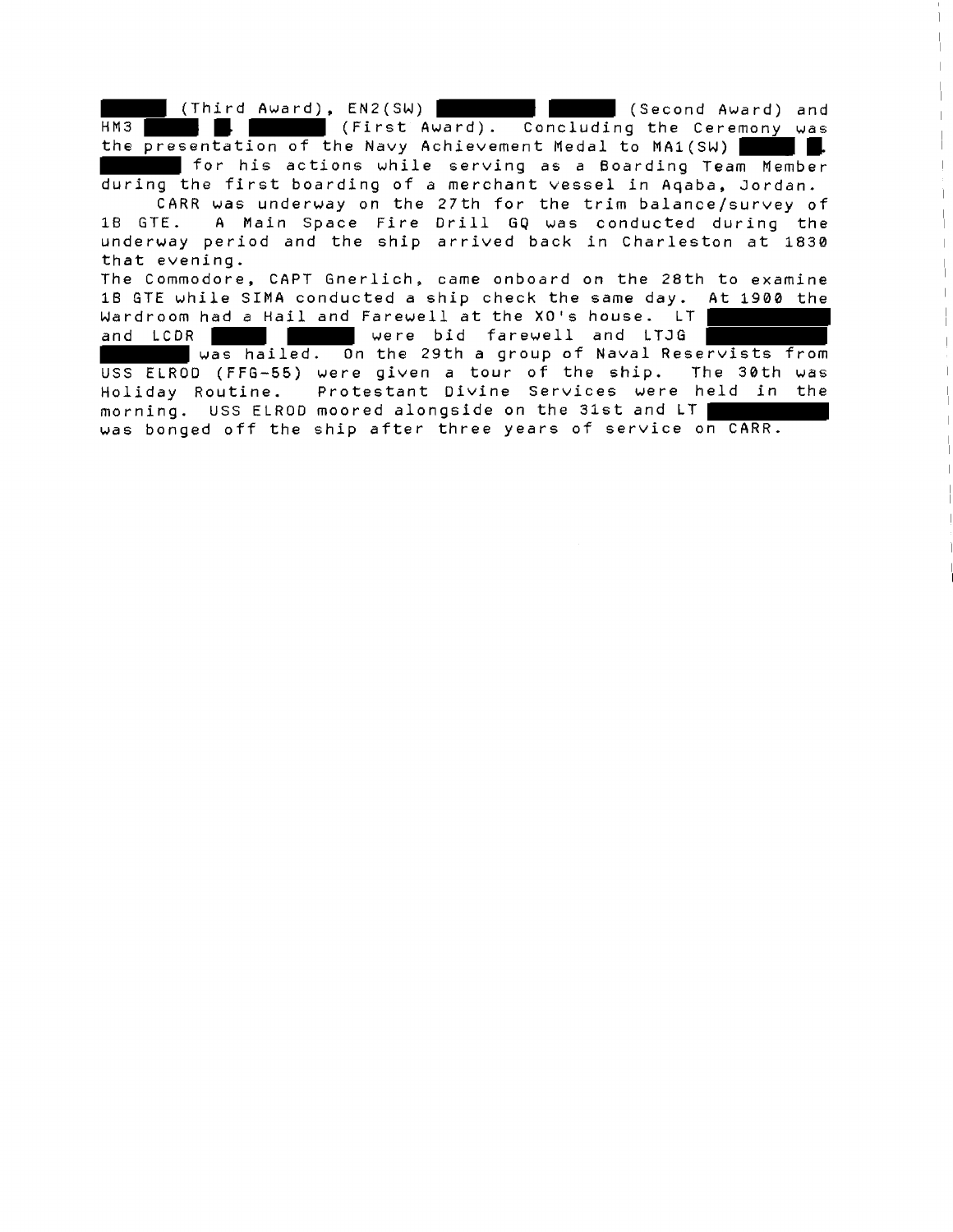SEPTEMBER 1992<br>1-28 September – Inport NA Chronology: 1-28 September Inport NAVSTA Chasn 29-30 September Pierside Detyen's Shipyard

Narrative:

USS CARR spent the first day of our first full month in homeport in well over a year taking care of routine ship's business. The MWR committee held a meeting and Repair **5** training was conducted on an otherwise quiet day. Ropeyarn Sunday was observed on the 2nd of September. The Harpoon Material and Safety Certification debriefing was held and LT **relieved LCDR** as Senior Watch Officer. On the 3rd ENS reached a significant career milestone by successfully completing his 00D underway board. The CO attended COMDESRON THREE SIX's Change of Command on the 4th. Also on the 4th, Combat Systems Department had a Zone Inspection and the Food Management Assist Team debriefed after a week long visit. Sunday, September 6th, the ship observed Holiday Routine. Holiday routine was continued on Monday in observance of the Labor Day Holiday. It was back to business on the 8th with the CO and QPS Boss attending a Counter Narcotics Operations debriefing with CCDG-2. Officer Training on Boat Officer procedures was given by LTJG . Divers inspected the ship's shaft and APU's on the 8th, all results were SAT. On the 9th the CO, XO and Department Heads attended the IMAV arrival conference at SIMA, Charleston.

CARR was visited by our Squadron Commander, COMDESRON FOUR, Commodore Gnerlich, on the 10th. The visit was very enjoyable and the Commodore was pleased with the ship and crew. The 11th began with a tour of the ship by members of the World War I1 era, USS MANCHESTER reunion group. Engineering Department had a Zone Inspection and the CO, Command Master Chief and Ombudsman attended the annual Ombudsman Appreciation Day Luncheon at Steamers. The CO also had a meeting with COMDESRON 4, where he received a briefing on the Afloat Training Organization. After "Knock off ship's work," the Officers attended the monthly Join Up at the 0-Club. CARR was assigned Visit Ship on the 12th and 13th. Two groups toured on the 12th: the Rockville, South Carolina JAFROTC (Air Force) consisting of 30 high school cadets, and the USS ROBINSON reunion party consisting of 40 WWII and Korean War Veterans. The ship's picnic was held on the 12th at Short Stay Recreation Park. The food was great, the XO and CMC were doused in the Dunking Booth to raise money for the CARR Family Association and lots of sports were enjoyed. Everything from Paddle Boating to Canoeing to Volleyball to Basketball was available and popular. LTJG also oversaw the CARR Big Brothers who took care of the 9 children from Jenkin's Orphanage (CARR's community Personal Excellence Program partner(PEP)) that were invited to the picnic. The weather was beautiful and everyone had a good time. Sunday the 13th was Holiday Routine for the ship. Chaplain **was aboard** to hold his "Rock and Roll" Bible Study.

The 14th was an uneventful day for CARR. The 15th was payday and all eligible **E-5** candidates took their advancement exams. On the 15th, the DSRA related Integrated Logistics Offload began. The much anticipated CPO Initiation was held onboard in the Po<u>rt Hel</u>o Hangar on the 16th. CARR heartily welcomed OSC(SW) ,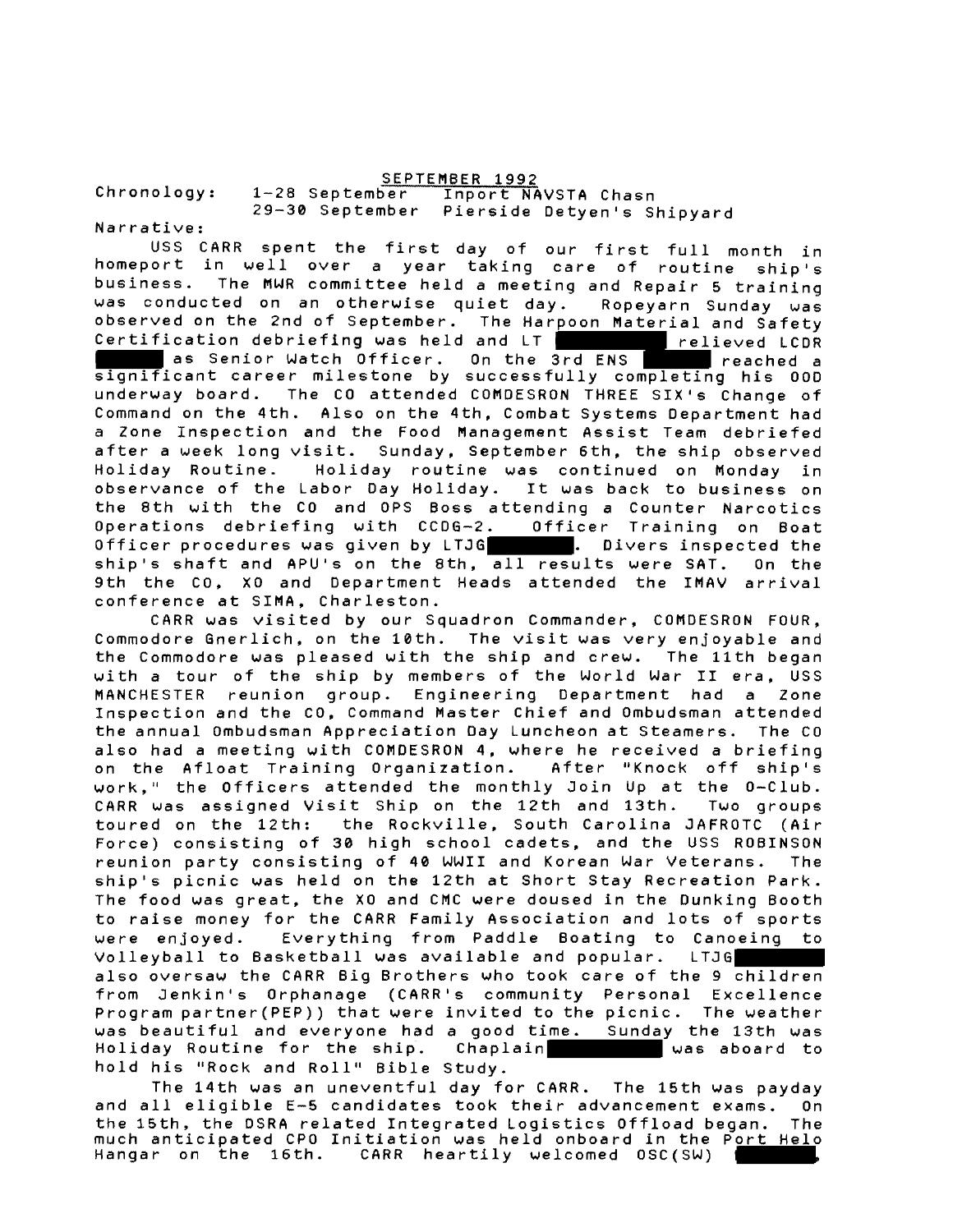DCC(SW) , GMMC(SW) l and MAC(SW) to the CPO ranks. The ship made a berth shift to pier Mike for a couple of hours then shifted back to pier Zulu, now outboard USS MACDONOUGH (DDG-39). E-6 exams were held on the 17th. The ILO Offload was near completion on the 17th. The CARR Family Association held a chili dog sale on the mess decks and Chaplain was onboard for  $Chaplain's Call.$  SK2 reenlisted on the 18th in the pilothouse with his wife and parents-in-law in attendance. LT swore him in for 2 more years. The ILO Supply storeroom offload was completed on the 18th. Saturday, the 19th. was a quiet day for the duty section. The 20th was another quiet day as the

ship observed Holiday Routine.

On Monday, the 21st, the CO, XO, OPS, SUPPO and CMC toured the facilities for crew use during the upcoming DSRA. The apartments and messing facilities met with approval from CARR's command inspection team pending completion of a variety of improvements agreed to by the contractor and SUPSHIP.

The results of the LT Selection Boards were announced and to no one's surprise LTJG and LTJG selection to LT was announced. On the 22nd LCDR successfully completed his TAO<br>board and LT and LT were frocked to their new rank. announced. On the zznu took were frocked to their new rank. Officer Training covering IEM/Lay-Up was given by EMCM(SW) In the Wardroom. Chaplain **was onboard** for Chaplain's Call.

Defueling commenced on the 23rd in preparation for moving into the shipyard. I-Division commenced for five new shipmates as well. An extensive Communications TYCOMEX was completed on the 24th. The competitive exercise involved all forms of communication from radio to flaghoist, semaphore and flashing light. Upon completion of the TYCOMMEX, CARR was awarded a grade of 98.25 by the COMDESRON 4<br>observer, LTJG **Film and LTJG The Conduct of the superior** observe that the superior . LTJG . LTJG . LTJG . LTJG . LTJG . LTJG . LTJG . LTJG . LTGG . LTGG . LTGG . LTGG <br>And RM3 . LTGG . LTGG . LTGG . LTGG . LTGG . LTGG . LTGG . LTGG . LTGG . LTGG . LTGG . LTGG . LTGG . LTGG . LT performance of RM2 and RM3 throughout the Selected Exercise. Defueling continued on the 24th as did ILO offload of Tech Manuals.

Twentyfive through twentyseven September were quiet days with only routine ship's work and some SIMA work taking place. Holiday routine was observed on the 27th. On the 28th the XO inspected the offship apartment berthing for the crew and found all arrangements acceptable. CARR executed an uneventful dead stick move to Detyen's Shipyard, Inc at Shipyard Creek for commencement of DSRA on the 29th. A DSRA arrival conference was held on the 30th and scaffolding assembly, equipage offload, etc commenced. Also on the 30th, Ropeyarn Sunday was observed.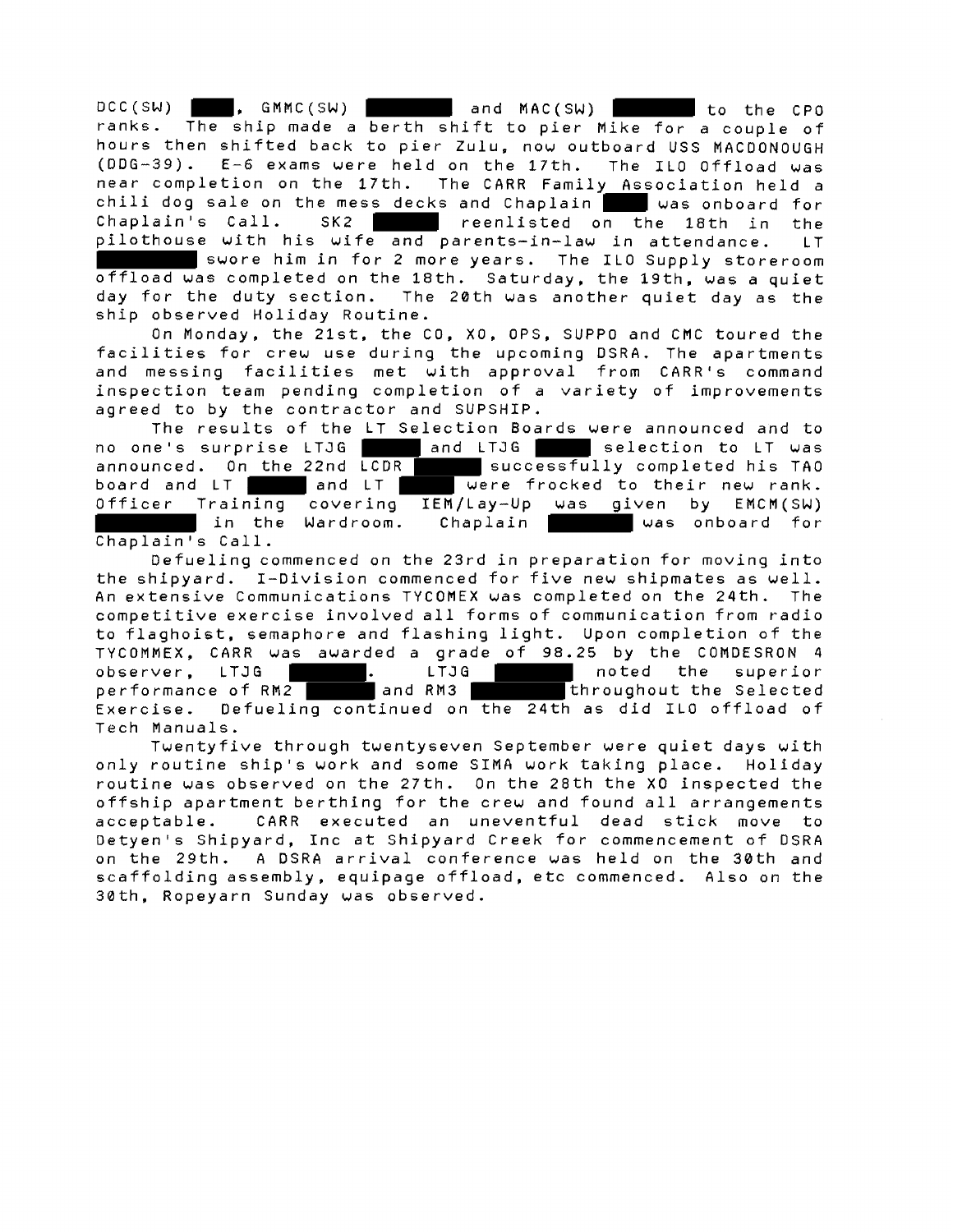1-31 October 0CTOBER 1992 Chronology: 1-31 October DSRA, Detyen's Shipyard

#### Narrative:

CARR began the month of October pierside at Detyen's Shipyard in the midst of a DSRA. Pier power was lost in the evening of the 1st for about 90 minutes, necessitating a shift to ship's power. On the 2nd the XO inspected NAVSTA CHASN CCU. A reenlistment ceremony was held for SK1(SW) with LT with LT reenlisting officer. At 1800 on the 2nd, the CO gave a speech to a reunion group from the USS SUSAN B. ANTHONY (APU-2). The Captain was well received and he enjoyed himself immensely at the reunion. The ship's Inport Emergency Team response was tested on the 3rd as a Class Alpha fire broke out in Aft Steering. The duty section fire team performed admirably and the fire was out before serious damage occurred. Sunday, October 4th, was Holiday Routine for the duty section. The ship received a defueling barge from RSG in preparation for the defueling evolution. CARR defueled on the 5th with no problems. The anchor and anchor chain were offloaded on the 6th and CARR bounded into the future as Officer Training was held on MDU, The Paperless Navy.

Messing off ship commenced on the 7th with breakfast being served at Dolphin Cove Marina. QA Team Training for designated **QA**  Team members and all khaki was conducted. The big news on the 7th was that the CARR Golf Team (LT , 051 , RM2 , RM2 , and a substitute player from USS ORTOLAN) won the Armed Forces Golf Tournament out of a field of 22 teams. An MWR Council meeting was held on the 8th and the Wardroom completed yardwork for their last event supporting the COMCRUDESGRU 2 Auction held while CARR was deployed. There was a zone inspection for Engineering Main Spaces on the 9th. The XO attended a meeting of all COMDESRON 4 XO's at the COMOESRON 4 building. The monthly waterfront Join-Up was also held on October 9th at the Fleet Bar. The 10th was a quiet Saturday for the duty section and the 11th was Holiday Routine. Monday, October 12th was Columbus Day and the ship was at Holiday Rautine in observance of the holiday. Sandblasting of the superstructure began on the 13th. The SPS-49 Radar Antenna was removed on the 14th and sandblasting continued. The ship observed Ropeyarn on the 14th as well. On the 15th there was a FMC ORDALT briefing for the CO, XO, and CSO.

There were many evolutions conducted onboard CARR on the 16th: the SPS-55 Radar Antenna was removed along with the 35' Whip Antennas; CSTT training was held in Ricer; the USS BOONE (FFG-28) undocking conference was held; NAVADMIN had a zone inspection. Also on the 16th, MAC(SW) was reenlisted by the XO in a ceremony held in the Chief's Mess. His parents, Mr. and Mrs. , and his wife, were in attendance at the ceremony. Sandblasting of the port side main deck began on the 17th. The 18th was Holiday Routine for the crew. Major work continued throughout the ship on the 19th. Later in the day, CARR was held in the turning basin by three tugs while USS BOONE was taken out of undocked and moved pierside then CARR was brought back to the pier and moored outboard BOONE. Sandblasting of the starboard side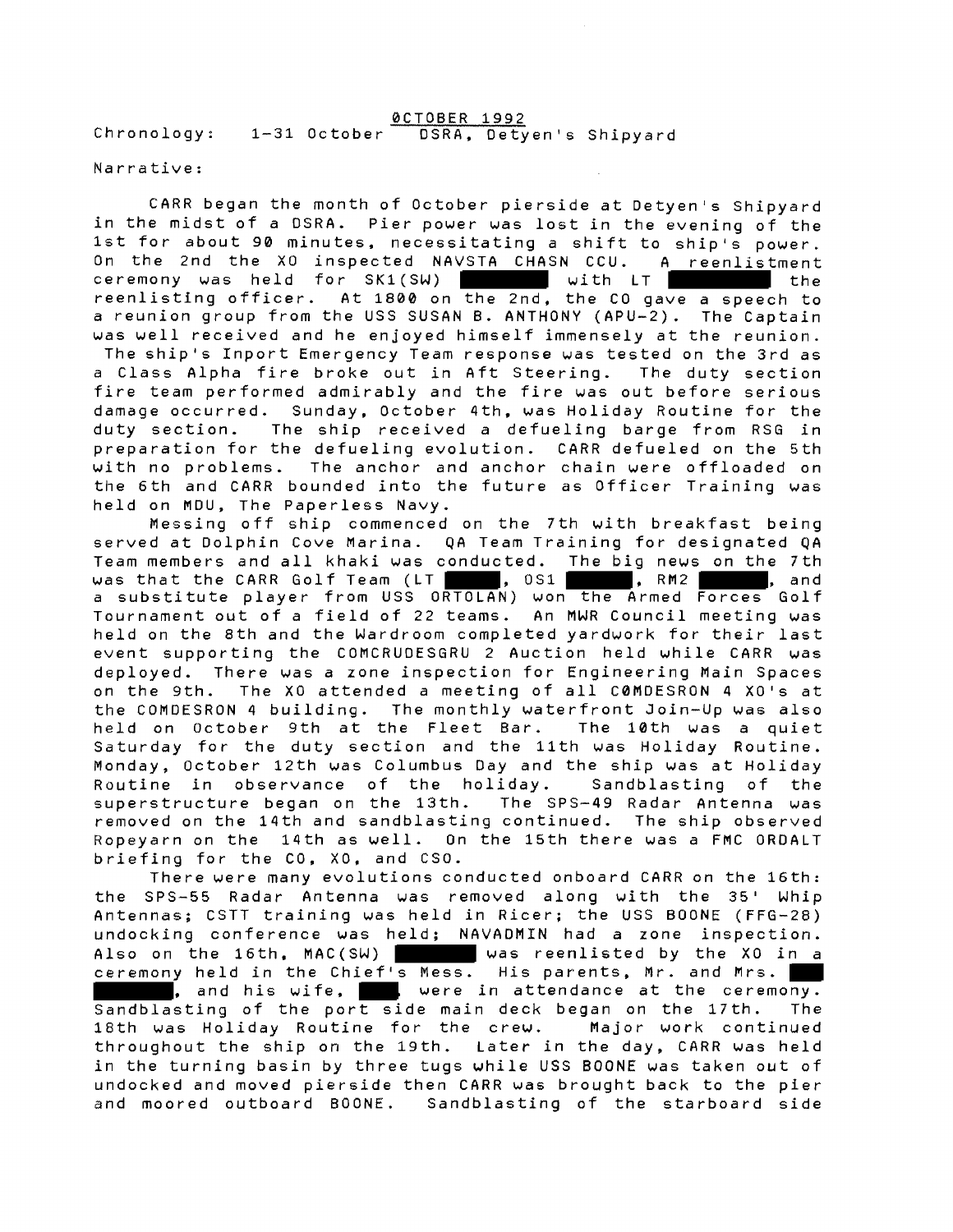commenced on the 2Bth, and a GHLS ORDALT Inbrief was also held that day. The 21st and 22nd were typical shipyard days with a multitude of jobs in progress all over the ship.

The docking briefing was held in the Wardroom on Friday, the 23rd, as the ship prepared for Monday's drydocking. The CO was off the ship that morning attending the decommissioning of the USS MacDonough (DOG-39). At **1306,** Combat Systems Department had their Zone Inspection. The drydock inspection and measurements were completed on the 24th. The time change back to eastern standard time was observed by turning the clocks back one hour. The 25th was a quiet Sunday for the duty section as Holiday Routine was observed.

The big day arrived on Monday, the 26th, as CARR entered the drydock. The evolution went very smoothly and was accomplished as scheduled. Surface Warfare Training Week (SWeaT Week) commenced on Monday as well. SWT Week continued on the 27th with CARR holding 1st place after Day One's events. MSC | reenlistment ceremony was held on the 27th with ENS  $\blacksquare$ , the Disbursing Officer, swearing him in for four more years. LT is CDO board, which he passed, was also conducted on the 27th. On the 28th, a DSRA production meeting was held with SUPSHIP and DSI at 1000. SWT Week events continued with CARR tenaciously battling for 1st place. DCTT training was also conducted on the 28th, and the ship observed Ropeyarn Sunday. CARR was in third place, but within striking distance of first place, **as** SWT Week continued on the 29th. SWT Week ended with CARR crushing her opponents in the Battle of the Commands Milk Carton Regatta along with winning the Nav/Admin Pennant. The sounds of sandblasting of the underwater hull and the spirit of Halloween closed out a busy month in CARR.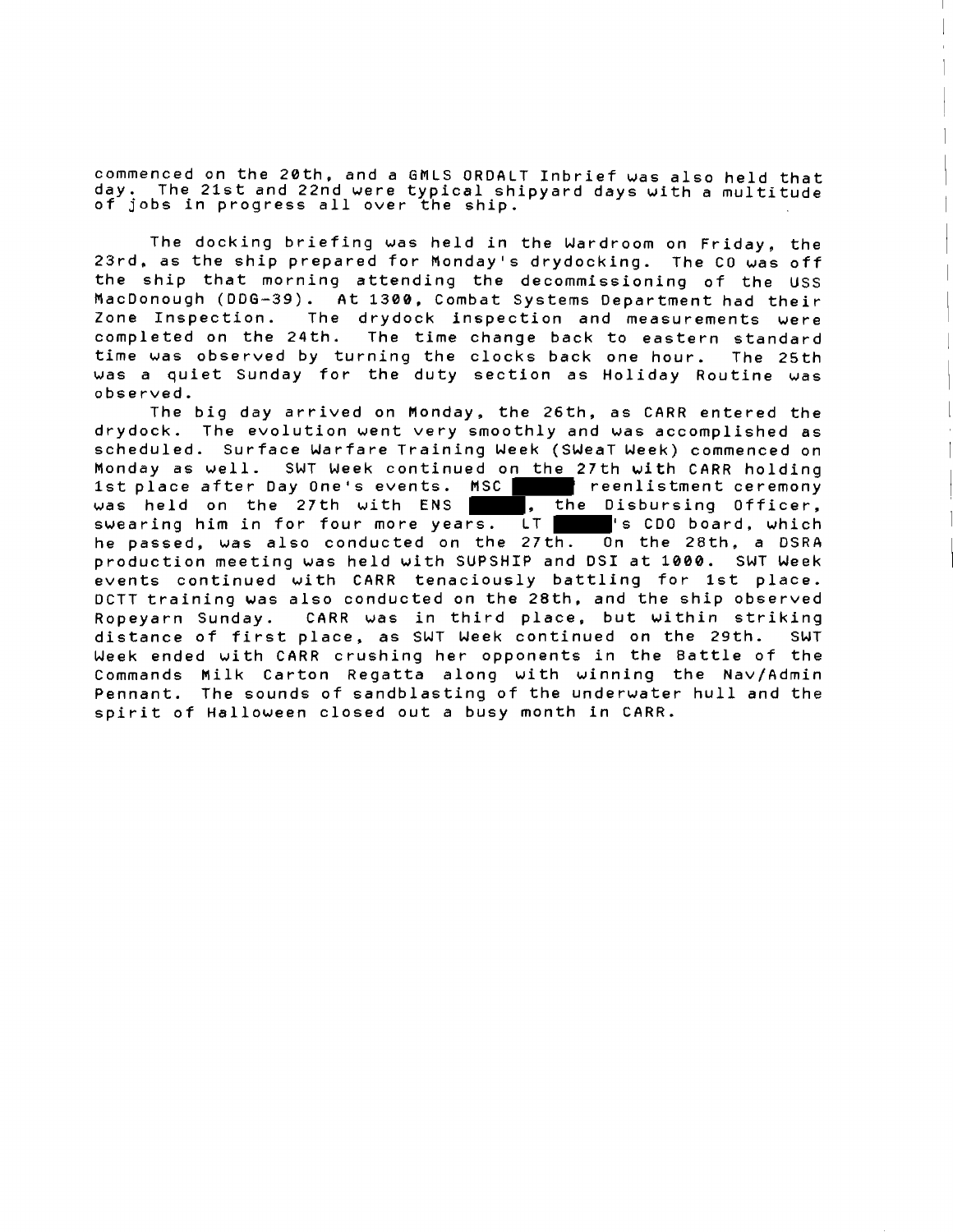#### NOVEMBER 1992

Chronology: 1-30 November Detyen's Shipyard Narrative:

CARR was still in the midst of her DSRA as November began. On the first the ship lost power when the drydock switchboard tripped, however, power was restored soon after without incident. Sandblasting of the hull continued and the sonar dome was prepared for removal. Divine services were held for the crew in the Galley Trailer by Chaplain | . On Monday, the 2nd, the sonar dome was removed and an evaluation team for the Mk 50 Torpedo visited the ship to tour the torpedo magazine. November 3rd was election day and crewmembers were given time off to vote. OS1 was reenlisted in CIC for four years with the Commanding Officer swearing him in for this "hitch." Ropeyarn Sunday was observed on Wednesday, November 4th. Also on the 4th, The First Annual Captain's Cup Golf Tournament was inaugurated with the tournament being held at NAVWEPSTA Golf Course. Thirtyone crewmembers participated in the tourney. Competition was one crewmembers participated in the tourney. Competition was<br><u>keen and</u> the r<u>esult</u>s were<u>: 1st</u> place team - LTJG [NAM1], HM1 the results were: Ist place team - Liju<br>, RM1 , RM2 , PM2 , 2nd place team - LT , LT

, LT , EW3 l; 3rd place team - OS1  $\frac{1}{2}$  EM1(SW)  $\frac{1}{2}$  EMCM(SW) , EW3 ; closest to pin: EM2 and DS2 . The CO presented awards to the winners at the Club House. It was a great tournament and everyone is looking forward to the next one.

Removal of the prop blades began on the 5th and sandblasting of the hull continued. The annual Surface Ship Acoustic Analysis Proficiency Program exams were taken by the Sonar Technicians on the 6th and the CO attended a CDS-4 CO's Conference. An OPS Department Zone Inspection wrapped up the day's events on the 6th. Saturday, the 7th, was a quiet duty day. The following day, the last of the propeller blades was removed. Holiday Routine was observed by the Sunday duty section. Monday was uneventful except Repair 5 training was conducted. On the 10th, a Safety Committee Meeting and Officer's Training on the Navy's "Forge The Future" Program were held. That evening, a CFA Potluck Dinner took place at MenRiv Community Center. The CO talked with families about the shipyard work and our follow on schedule. Eleven families attended the dinner. The 11th was Holiday Routine as the ship observed Veteran's Day. An Administrative Separation Board was held on board with the USS BOONE1s Executive Officer as Senior Member.

CARR managed to avoid the bad luck traditionally associated with Friday the 13th as work continued in the shipyard without incident. The shaft was removed and an Integrated Logistics Overhaul (ILO) Mid-Availability Meeting for the CO, Suppo, and CMC was held at the ILO site. Several crewmembers took advantage of NAV/SWO training on DONALD P. HALL (T-460). Also on the 13th, Chaplain held Chaplain's Call. The officer's got together  $\frac{1}{100}$  at  $\frac{1}{100}$  at  $\frac{1}{100}$  at  $\frac{1}{100}$  at  $\frac{1}{100}$  ,  $\frac{1}{100}$  ,  $\frac{1}{100}$  ,  $\frac{1}{100}$  ,  $\frac{1}{100}$  ,  $\frac{1}{100}$  ,  $\frac{1}{100}$  ,  $\frac{1}{100}$  ,  $\frac{1}{100}$  ,  $\frac{1}{100}$  ,  $\frac{1}{100}$  ,  $\frac{1}{1$ the new Chief Engineer. The 14th and 15th were quiet days for the weekend duty sections. There was plenty of activity on the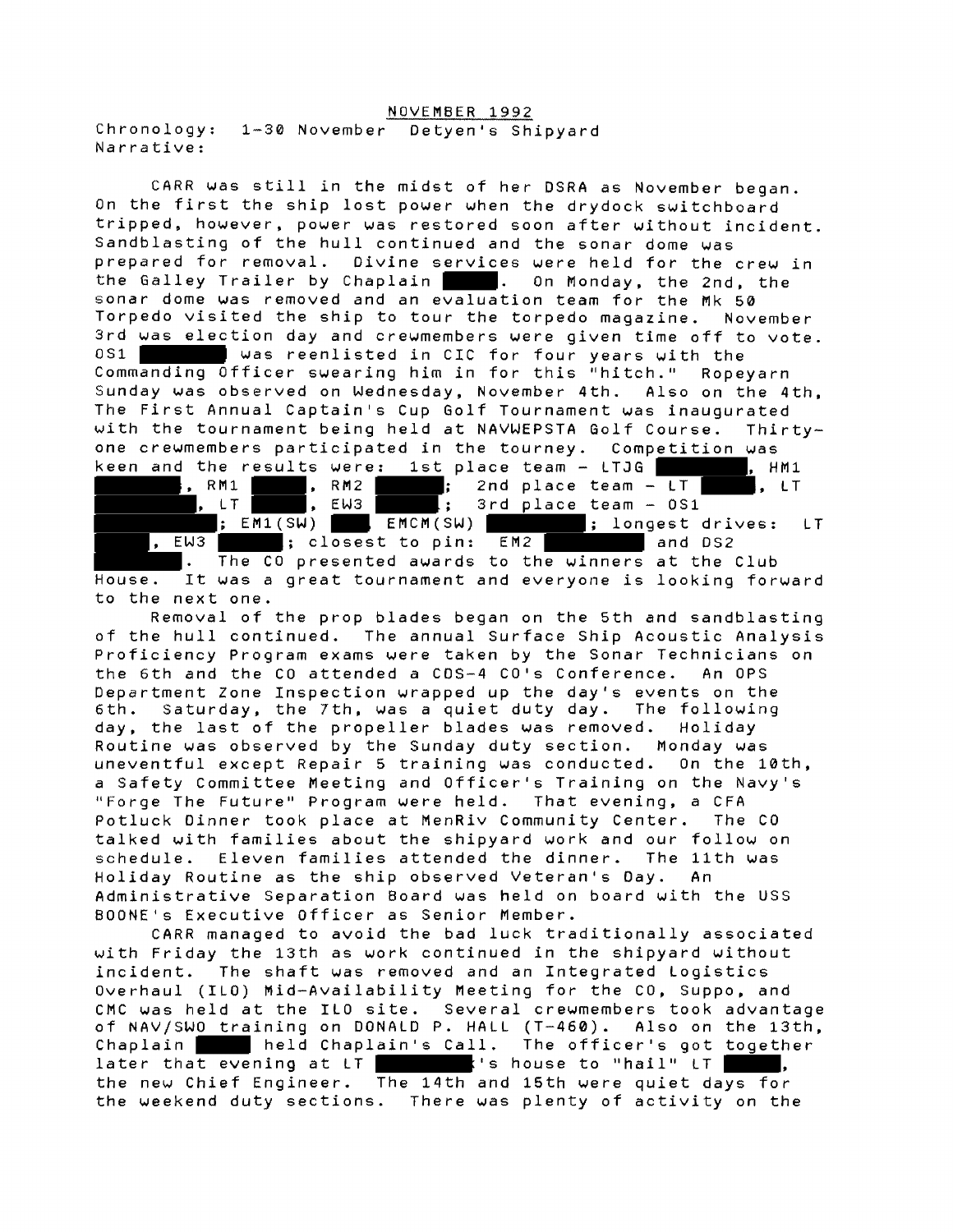17th. COMDESRON FOUR, Commodore Gnerlich, paid the ship a visit to attend a DSRA Progress Meeting. Later that day CO's Mast was conducted, the brow was shifted aft, and the engineers closed out two lube oil tanks. Chaplain was onboard on the 18th for Chaplain's Call, and Catholic Divine Services were also held. DCTT held training on the 18th and an Awards Ceremony was held at Dolphin Cove Marina. At the ceremony, Letters of Appreciation were awarded to EM2  $\blacksquare$ , ET2 , and ET3  $\blacksquare$ . IC1 was designated a Master Training Specialist from his previous command. Good Conduct Medals went to GSM2 , EN3 , and BM3 . DS1 received a Meritorious Unit Commendation from his previous command, and Navy Achievement<br>Medals were awarded to RM2 , RM2 , and FC3 , On the 20th, the PRT for Section III and stragglers was Medals were awarded to RM2 , RM2 , and FC3 conducted. LTJG achieved a significant milestone by successfully completing his CDO oral board and becoming fully qualified in that important position. Also on the 20th, an Engineering Zone Inspection of non Main Spaces was accomplished. The weekend was uneventful except for a deluge of rain. The CO checked out on leave on Monday, November 23rd. **A** Mine Warfare Briefing was held at FMWTC on the 24th with ENS attending. The Wardroom was trained in Casualty Assistance Calls Officer (CACO) Procedures by COMNAVBASE CHASN CACO, YNC(SW) l. **<sup>A</sup>** two day Engineering Training Group (ETG) informal visit was completed on the 24th. The ETG reviewed training programs for ECCTT, DCTT, lube oil management, fuel oil management, legal records, operating records and tagout. On the 25th the weekly production meeting was held in the wardroom. DCTT training was given in the 76mm magazine on shoring. The CICO, LT ,

Thanksgiving Day came upon us and with it a magnificent feast prepared by the Mess Specialists. The repast of plenty was at both Dolphin Cove and at the duty section trailer for crewmembers and family. There were wall to wall people enjoying America's unique Holiday the CARR way. The duty section observed Holiday Routine and a relaxing day was enjoyed. The 27th brought a work day for the duty section with the remainder of the crew enjoying the day off. Reinstallation of the shaft continued on Saturday, the 28th. And on the 29th, Holiday routine again was observed. The month of November closed out on a Monday. The Commanding Officer returned from leave. Repair Two training was also conducted.

attended a briefing on the new Force Training Manual.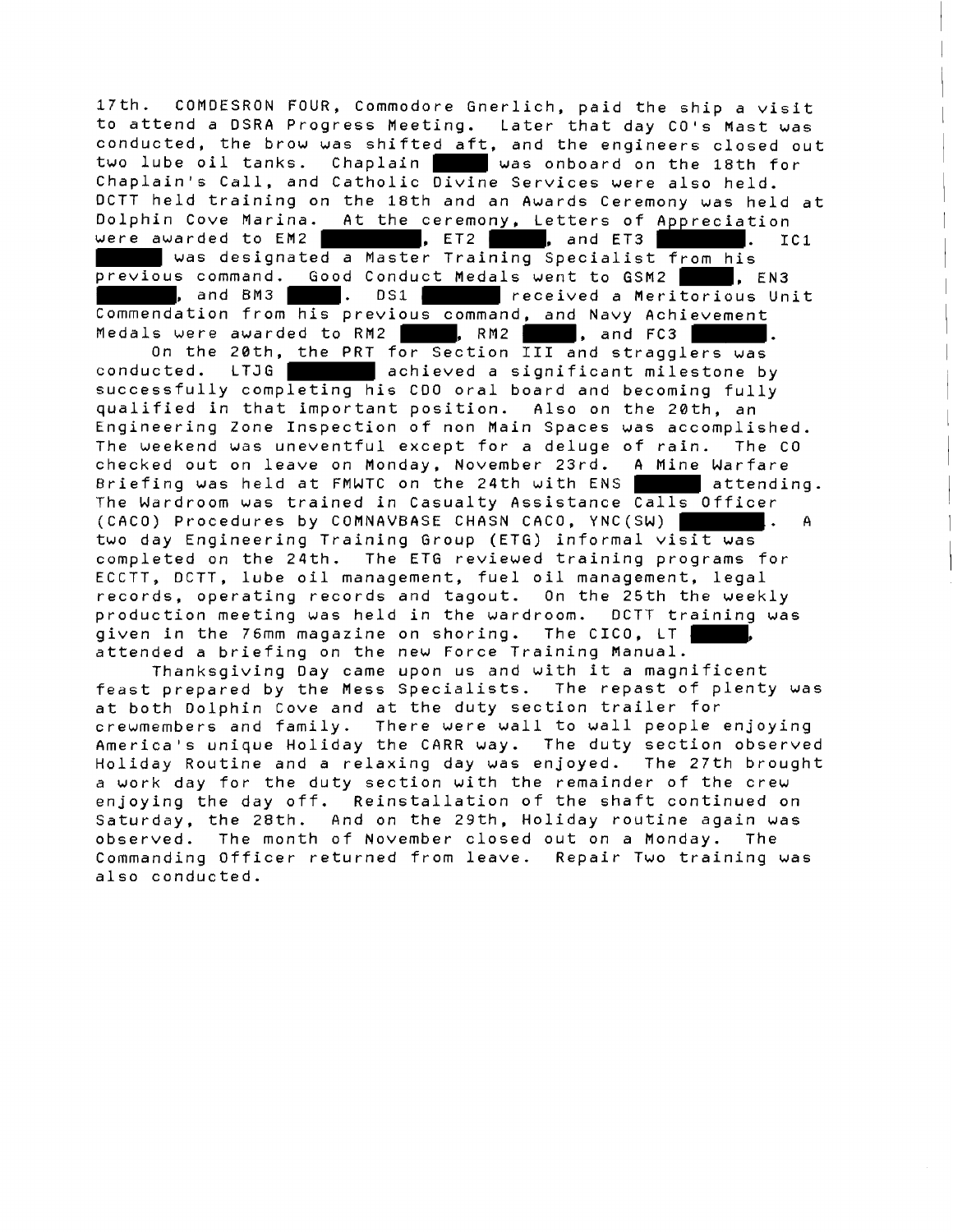DECEMBER 1992 Chronology: 1-31 December 92 OSRA Detyen's Shipyard Narrative:

The merry month of December began with a visit from the Charleston Naval Base Inspector General. He inspected the drydock, ship, messing and berthing facilities as part of a COMNAVBASE safety QOL oversight of ships in maintenance availability. He was pleased with the Dolphin Cove and Summit Place facilities and had a good handle on ship safety issues after the tour. I Division<br>kicked off and Chaplain was on board for Chaplain's Call.<br>The Wardroom received training in Suicide Prevention. I Division<br>continued on the 2nd and Benouver Su kicked off and Chaplain l was on board for Chaplain's Call. continued on the 2nd and Ropeyarn Sunday was observed by the crew. The Weekly production meeting was held. The Chief's Mess was trained in Suicide Prevention and DCTT held training. LCDR **THE TERR'S PXO, reported aboard to begin turning over duties**<br>
with LCDR **CARR's PXO, reported aboard to begin turning over duties**<br>
test of the Sonar Dome Rubber Window was completed, I Division<br>
continued Section 4 Inpo with LCDR . Many evolutions took place on the 3rd: an air continued, Section 4 Inport Emergency Team attended Firefighting Team Trainer, the Wardroom received a Passive Countermeasures Briefing from NAVSEA rep Mr. Han and held Officer Training on the new Afloat Training Organization.

The 4th saw the completion of Indoctrination and Sexual Harassment Awareness Training for new crewmembers and stragglers from this summer's CNO mandated training. ENS attended a Mine Warfare Briefing held at COMINEWARCOM building. An MWR Committee meeting was held to finish preparations for the ship's Christmas Party, which was held later in the evening at "Puzzles" at the NAVSTA. The Christmas Party was a great success. Everyone had a great time with a buffet meal followed by the Navy Band providing music so everyone could dance thru the evening. EMCM(SW) and ENS **entertained the crowd by giving out 17** door prizes during the course of the party. On Saturday, December<br>5th, ETC(SW) headed a group of volunteers from the ship who went to Jenkin's Orphanage to decorate the girl's dorm in Christmas regalia. Their time and effort were greatly appreciated and surely brightened up the children's Holiday Season. The 6th was Holiday Routine for the duty section. Monday, December 7th, marked the fifty-first anniversary of the attack on Pearl Harbor. Repair 3 trained and updated their PQS on Monday, and the results of the September advancement exams were received. The results showed twelve sailors selected for advancement in rate and two were designated strikers. Nearly all other candidates PNA'd their tests.

History was made on the 8th as U.S. Naval Forces were the first to enter Somalia in Operation Provide Relief. On a less grand scale and locally, CARR's Signalmen crossdecked to USS MT BAKER (AE 34) for flashing light and semaphore training. Many CARR crewmembers also participated in the CDS-4 Holiday Blood Drive. Other events of the 8th included: Catholic Divine Services with Chaplain , Repair 2 training and PQS update and refueling/environmental training for CDO's/EOOW's and Oil Kings. The weekly production meeting was held on the 9th as well as the Sailor of the Year Board chaired by the Command Master Chief. On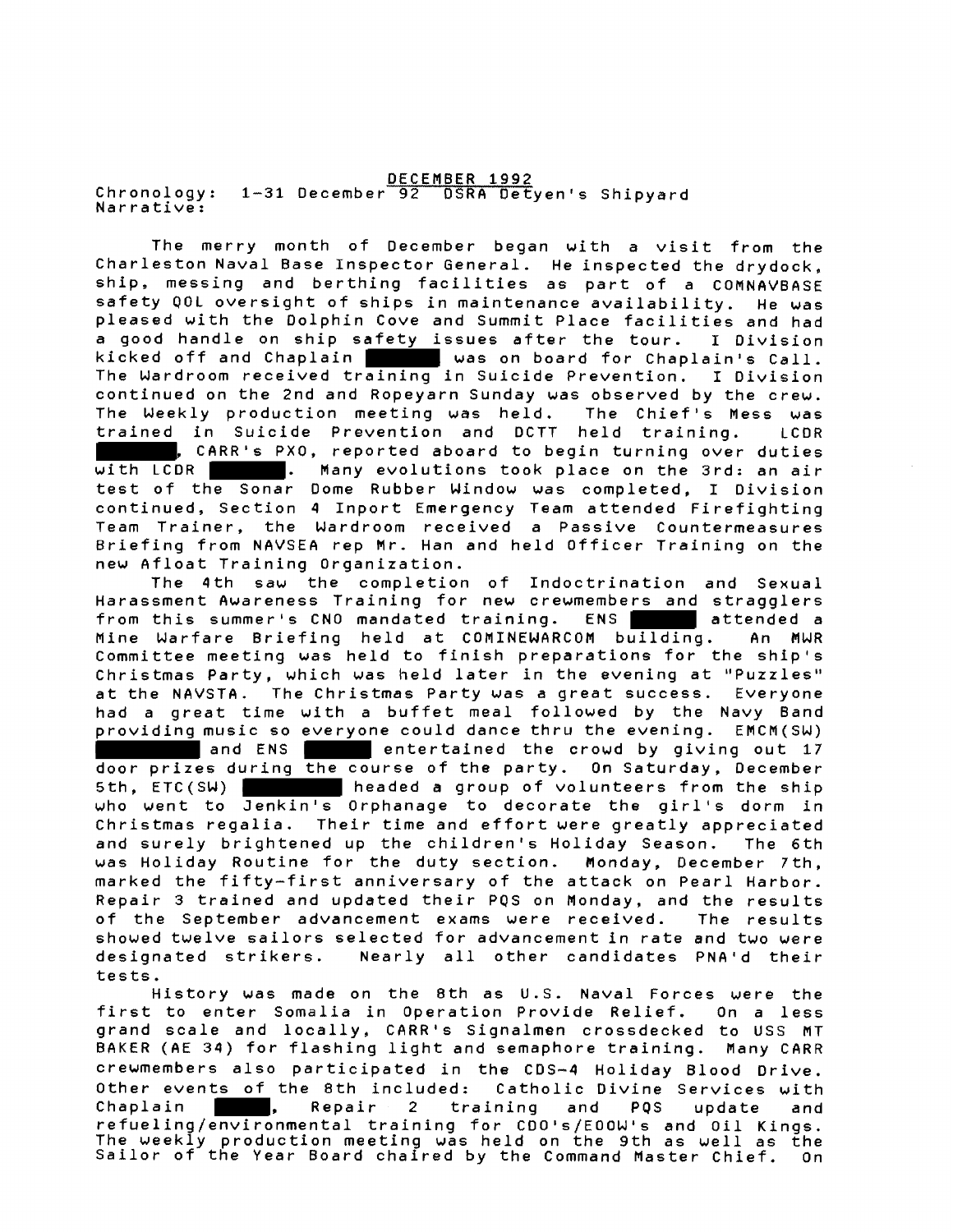the 10th the Engineering Training Group (ETG) Charleston had an inbriefing with the CO, XO, Chief Engineer, AUXO/MPA, and SUPPO. CO's Mast was also held on the 10th. **A** chemical spill occurred on the llth near the shipyard when two railroad cars carrying Peraxylene derailed. The leak started when a crane trying to rerail the cars punctured one of the tanks releasing toxic fumes. Police cordoned off the area, which prevented access to Dolphin Cove and made it difficult to get to the ship from town. No injuries were reported and the spill was cleaned up by midnight. The Wardroom assembled on the llth to witness the promotion of ENS and ENS **to LTJG.** That evening a Hail and Farewell party was held at the CO's house, bidding adieu to LCDR and welcoming LCDR and LT **.** The first Christmas leave period commenced at 1600 on the 11th. The hub was replaced on the shaft on the 12th. On the 13th Nan-Destructive Testing of the fuel oil ballast tanks in Aux 3 was conducted.

The Command Advancement Program (CAP) Board and Sailor of the Year Board met on the 14th and forwarded their recommendations to the CO. Also on the 14th, The Engineering Training Group assist and debriefing were conducted. LCDR was relieved of his duties on the 15th, and LCDR assumed duties as XO. Work continued on reinstalling the main shaft and propeller hub assembly. Chaplain was onboard on the 15th to hold Chaplain's Call. At the weekly production meeting held on the 16th Detyen's requested to extend the shipyard availability to 31 Jan due to slippage in the controlling shipalts and delays in undocking the ship. This was later modified by the TYCOM to 28 Jan, matching the CNO end date. The Postal Assist Visit on the 17th was completed satisfactorily. FC2 **least reenlisted** on the 18th. The CO participated in a successful Command Qualification Board at Desron Four for the XO of the USS Moosbrugger. At 1380 a Zone Inspection of Combat Systems Spaces was conducted.

The initial group of **4** fuel oil tanks was closed out on the 19th in preparation for refueling on 22 Dec. The 19th was the date for the Surface Warfare Officer's Wives Club Christmas Dance which was attended by the CO and his wife, XO, SUPPO and his wife, and the CHENG. The holiday dinner dance was enjoyed by all. The shipyard reinstalled the propeller blades on the 20th. The duty section decided to have a picnic outside the trailer for lunch on the 20th. On the 21st removal of the main mast scaffolding was begun and closing out of fuel and water tanks continued. Catholic Divine Services were held by Chaplain **followed by Chaplain's** Call. Refueling was begun on the 22nd with the barge arriving at 8800. The ship took on 100,800 of 130,000 gallons required before stopping for darkness. Slow pumping rate and two stops because of hose leaks made this a long day. Approximately 1 gallon of fuel spilled on the barge's deck and some of it ran into the creek. The fuel was Cleaned up by barge and ship's force. Alcon informed and message reports submitted.

The 23rd began with a DSRA progress meeting in the Wardroom which was followed by an undocking conference. The refueling evolution was completed. The 24th was a holiday for the shipyard and a half workday for the crew. The duty section made preparations for the arrival of Santa Claus on the 0-2 level since